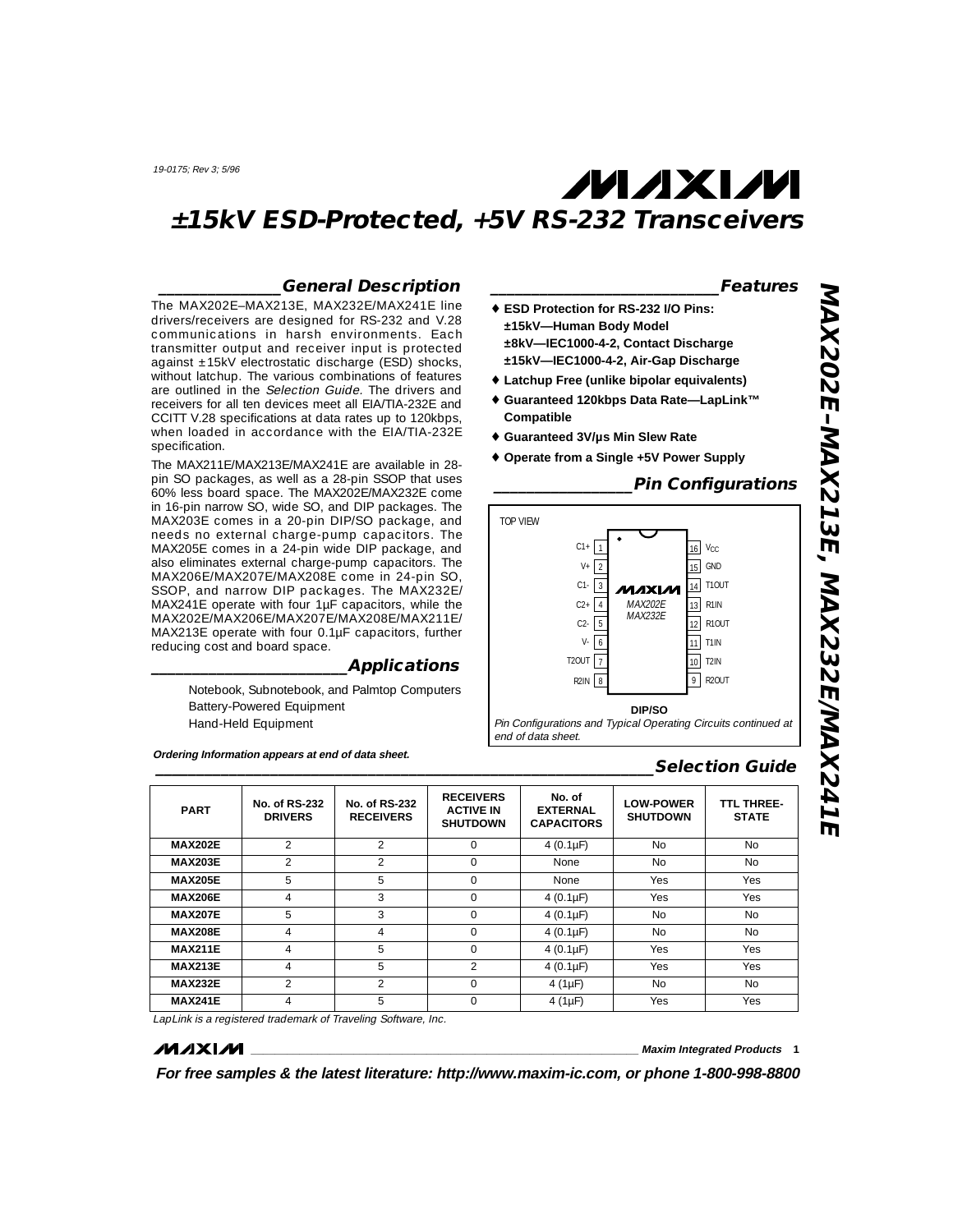### **ABSOLUTE MAXIMUM RATINGS**

| Input Voltages                                          |  |
|---------------------------------------------------------|--|
|                                                         |  |
|                                                         |  |
| Output Voltages                                         |  |
|                                                         |  |
|                                                         |  |
|                                                         |  |
| Continuous Power Dissipation $(T_A = +70^{\circ}C)$     |  |
| 16-Pin Plastic DIP (derate 10.53mW/°C above +70°C)842mW |  |
| 16-Pin Narrow SO (derate 8.70mW/°C above +70°C) 696mW   |  |
| 16-Pin Wide SO (derate 9.52mW/°C above +70°C) 762mW     |  |
| 20-Pin Plastic DIP (derate 11.11mW/°C above +70°C)889mW |  |
|                                                         |  |

| 20-Pin SO (derate 10.00mW/°C above +70°C)800mW   |
|--------------------------------------------------|
| 24-Pin Narrow Plastic DIP                        |
|                                                  |
| 24-Pin Wide Plastic DIP                          |
|                                                  |
| 24-Pin SO (derate 11.76mW/°C above +70°C)941mW   |
| 24-Pin SSOP (derate 8.00mW/°C above +70°C) 640mW |
| 28-Pin SO (derate 12.50mW/°C above +70°C)1W      |
| 28-Pin SSOP (derate 9.52mW/°C above +70°C) 762mW |
| <b>Operating Temperature Ranges</b>              |
|                                                  |
|                                                  |
|                                                  |
| Lead Temperature (soldering, 10sec)  +300°C      |

Stresses beyond those listed under "Absolute Maximum Ratings" may cause permanent damage to the device. These are stress ratings only, and functional<br>operation of the device at these or any other conditions beyond those in

### **ELECTRICAL CHARACTERISTICS**

(VCC = +5V ±10% for MAX202E/206E/208E/211E/213E/232E/241E; VCC = +5V ±5% for MAX203E/205E/207E; C1–C4 = 0.1µF for MAX202E/206E/207E/208E/211E/213E; C1–C4 = 1µF for MAX232E/241E; TA = TMIN to TMAX; unless otherwise noted. Typical values are at  $T_A = +25^{\circ}C$ .)

| <b>PARAMETER</b>               | <b>SYMBOL</b>   | <b>CONDITIONS</b>                                                                                      |                                              | <b>MIN</b> | <b>TYP</b>                  | <b>MAX</b>      | <b>UNITS</b> |
|--------------------------------|-----------------|--------------------------------------------------------------------------------------------------------|----------------------------------------------|------------|-----------------------------|-----------------|--------------|
| <b>DC CHARACTERISTICS</b>      |                 |                                                                                                        |                                              |            |                             |                 |              |
|                                |                 |                                                                                                        | MAX202E/203E                                 |            | 8                           | 15              |              |
|                                |                 |                                                                                                        | MAX205F-208F                                 |            | 11                          | 20              |              |
| V <sub>CC</sub> Supply Current | Icc.            | No load. $Ta = +25^{\circ}C$                                                                           | MAX211F/213F                                 |            | 14                          | 20              | mA           |
|                                |                 |                                                                                                        | MAX232F                                      |            | 5                           | 10 <sup>1</sup> |              |
|                                |                 |                                                                                                        | MAX241F                                      |            | $\overline{7}$              | 15              |              |
|                                |                 |                                                                                                        | MAX205F/206F                                 |            | 1                           | 10 <sup>2</sup> |              |
| Shutdown Supply Current        |                 | $T_A = +25^{\circ}$ C, Figure 1                                                                        | MAX211F/241F                                 |            | 1                           | 10 <sup>2</sup> | μA           |
|                                |                 |                                                                                                        | MAX213F                                      |            | 15                          | 50              |              |
| <b>LOGIC</b>                   |                 |                                                                                                        |                                              |            |                             |                 |              |
| Input Pull-Up Current          |                 | T IN = 0V (MAX205E-208E/211E/213E/241E)                                                                |                                              |            | 15                          | 200             | μA           |
| Input Leakage Current          |                 | T IN = 0V to Vcc (MAX202E/203E/232E)                                                                   |                                              |            |                             | $+10$           | μA           |
| Input Threshold Low            | $V_{\parallel}$ | T_IN; EN, SHDN (MAX213E) or<br>EN, SHDN (MAX205E-208E/211E/241E)                                       |                                              |            |                             | 0.8             | $\vee$       |
|                                |                 | $T$ _IN                                                                                                |                                              | 2.0        |                             |                 |              |
| Input Threshold High           | V <sub>IH</sub> | EN, SHON (MAX213E) or EN, SHDN<br>(MAX205E-208E/211E/241E)                                             |                                              | 2.4        |                             |                 | $\vee$       |
| Output Voltage Low             | Vol             | R OUT; $I$ <sub>OUT</sub> = 3.2mA (MAX202E/203E/232E) or<br>lout = 1.6mA (MAX205E/208E/211E/213E/241E) |                                              |            |                             | 0.4             | $\vee$       |
| Output Voltage High            | <b>VOH</b>      | R OUT; $I_{\text{OUT}} = -1.0 \text{mA}$                                                               |                                              |            | $3.5$ V <sub>CC</sub> - 0.4 |                 | V            |
| Output Leakage Current         |                 | $\overline{EN}$ = VCC, $EN = OV$ , $OV \leq R_{OUT} \leq V_{CC}$                                       | MAX205E-208E/211E/213E/241E outputs disabled |            | $+0.05$                     | ±10             | μA           |

 $MMXM$ 

**2 \_\_\_\_\_\_\_\_\_\_\_\_\_\_\_\_\_\_\_\_\_\_\_\_\_\_\_\_\_\_\_\_\_\_\_\_\_\_\_\_\_\_\_\_\_\_\_\_\_\_\_\_\_\_\_\_\_\_\_\_\_\_\_\_\_\_\_\_\_\_\_\_\_\_\_\_\_\_\_\_\_\_\_\_\_\_\_**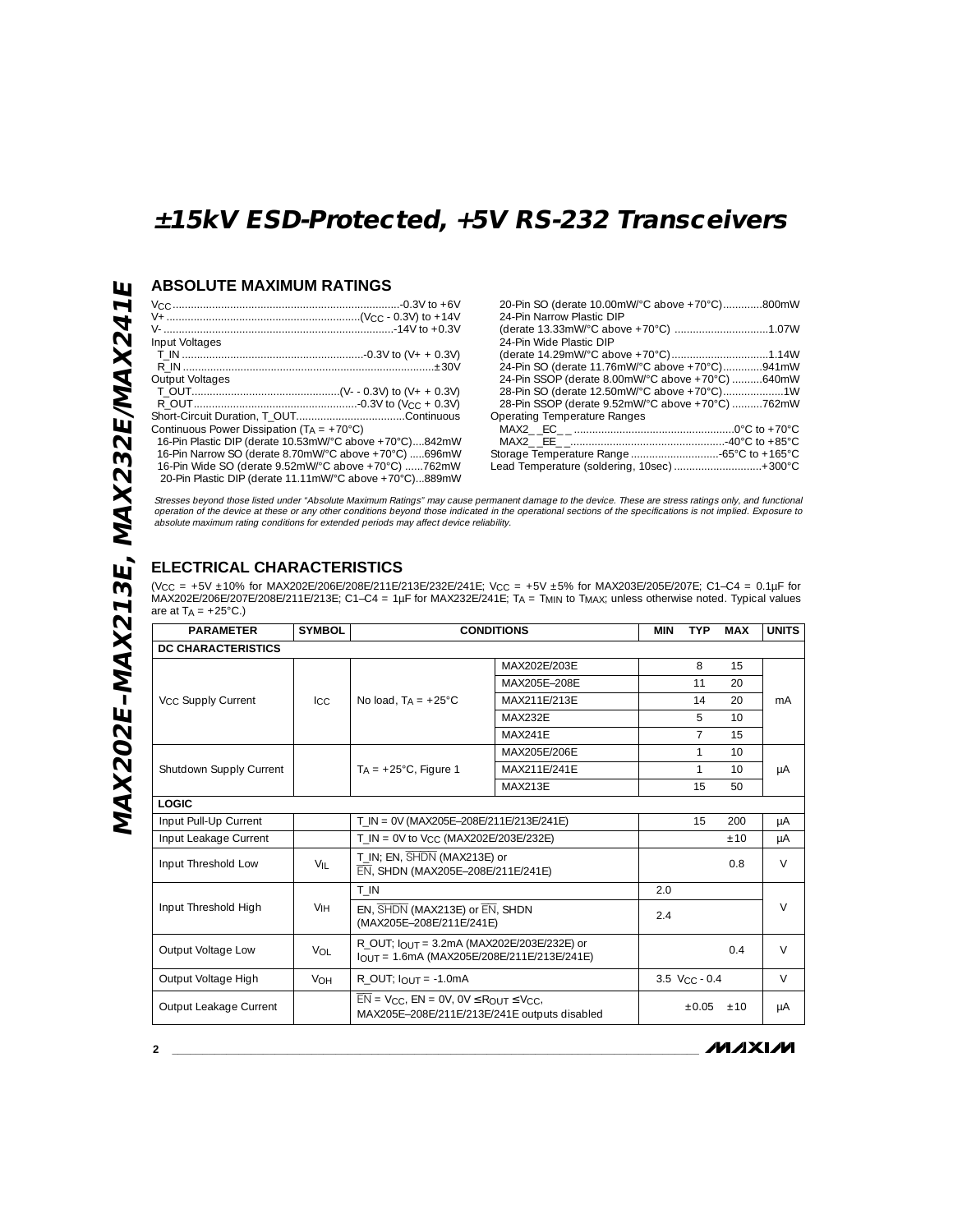#### **ELECTRICAL CHARACTERISTICS (continued)**

(VCC = +5V ±10% for MAX202E/206E/208E/211E/213E/232E/241E; VCC = +5V ±5% for MAX203E/205E/207E; C1–C4 = 0.1µF for MAX202E/206E/207E/208E/211E/213E; C1–C4 = 1µF for MAX232E/241E; TA = TMIN to TMAX; unless otherwise noted. Typical values are at  $T_A = +25^{\circ}C$ .)

| <b>PARAMETER</b>                                      | <b>SYMBOL</b>                             |                                                     | <b>CONDITIONS</b>                                                                                                       | <b>MIN</b> | <b>TYP</b> | MAX             | <b>UNITS</b>   |
|-------------------------------------------------------|-------------------------------------------|-----------------------------------------------------|-------------------------------------------------------------------------------------------------------------------------|------------|------------|-----------------|----------------|
| EIA/TIA-232E RECEIVER INPUTS                          |                                           |                                                     |                                                                                                                         |            |            |                 |                |
| Input Voltage Range                                   |                                           |                                                     |                                                                                                                         | $-30$      |            | 30              | $\vee$         |
|                                                       |                                           |                                                     | All parts, normal operation                                                                                             | 0.8        | 1.2        |                 |                |
| Input Threshold Low                                   |                                           | $T_A = +25^{\circ}C,$<br>$V_{CC} = 5V$              | $MAX213E$ , $\overline{SHDN} = 0V$ ,<br>$EN = V_{CC}$                                                                   | 0.6        | 1.5        |                 | V              |
|                                                       |                                           |                                                     | All parts, normal operation                                                                                             |            | 1.7        | 2.4             |                |
| Input Threshold High                                  |                                           | $TA = +25^{\circ}C$ ,<br>$V_{CC} = 5V$              | MAX213E (R4, R5),<br>$\overline{\text{SHDN}} = \text{OV}$ , $\text{EN} = \text{VCC}$                                    |            | 1.5        | 2.4             | $\vee$         |
| Input Hysteresis                                      |                                           |                                                     | V <sub>CC</sub> = 5V, no hysteresis in shutdown                                                                         | 0.2        | 0.5        | 1.0             | $\vee$         |
| Input Resistance                                      |                                           | $T_A = +25^{\circ}C$ , $V_{CC} = 5V$                |                                                                                                                         | 3          | 5          | $\overline{7}$  | $k\Omega$      |
| EIA/TIA-232E TRANSMITTER OUTPUTS                      |                                           |                                                     |                                                                                                                         |            |            |                 |                |
| Output Voltage Swing                                  |                                           |                                                     | All drivers loaded with $3k\Omega$ to ground (Note 1)                                                                   | ±5         | $+9$       |                 | $\vee$         |
| Output Resistance                                     |                                           | $V_{CC} = V_{+} = V_{-} = 0V$ , $V_{OUIT} = \pm 2V$ |                                                                                                                         | 300        |            |                 | Ω              |
| Output Short-Circuit Current                          |                                           |                                                     |                                                                                                                         |            | ±10        | ±60             | m <sub>A</sub> |
| <b>TIMING CHARACTERISTICS</b>                         |                                           |                                                     |                                                                                                                         |            |            |                 |                |
| Maximum Data Rate                                     |                                           | one transmitter switching                           | $R_L = 3k\Omega$ to 7k $\Omega$ , $C_L = 50pF$ to 1000pF,                                                               | 120        |            |                 | kbps           |
|                                                       |                                           |                                                     | All parts, normal operation                                                                                             |            | 0.5        | 10 <sup>1</sup> |                |
| Receiver Propagation Delay                            | t <sub>PLHR</sub> ,<br><b>t</b> PHLR      | $C_1 = 150pF$                                       | MAX213E (R4, R5),<br>$\overline{\text{SHDN}} = \text{OV}, \text{EN} = \text{VCC}$                                       |            | 4          | 40              | μs             |
| Receiver Output Enable Time                           |                                           | operation, Figure 2                                 | MAX205E/206E/211E/213E/241E normal                                                                                      |            | 600        |                 | ns             |
| Receiver Output Disable Time                          |                                           |                                                     | MAX205E/206E/211E/213E/241E normal<br>operation, Figure 2                                                               |            | 200        |                 | ns.            |
| Transmitter Propagation Delay                         | tp <sub>LHT</sub> ,<br>tp <sub>HI</sub> T |                                                     | $R_1 = 3k\Omega$ , C <sub>1</sub> = 2500pF, all transmitters loaded                                                     |            | 2          |                 | $\mu s$        |
| Transition-Region Slew Rate                           |                                           | $+3V$ or $+3V$ to $-3V$ . Figure 3                  | $T_A = +25^{\circ}C$ , $V_{CC} = 5V$ , $R_L = 3k\Omega$ to $7k\Omega$ ,<br>$C_1 = 50pF$ to 1000pF, measured from -3V to | 3          | 6          | 30              | $V/\mu s$      |
| ESD PERFORMANCE: TRANSMITTER OUTPUTS, RECEIVER INPUTS |                                           |                                                     |                                                                                                                         |            |            |                 |                |
|                                                       |                                           | Human Body Model                                    |                                                                                                                         |            | ±15        |                 |                |
| <b>ESD-Protection Voltage</b>                         |                                           | IEC1000-4-2, Contact Discharge                      |                                                                                                                         |            | $\pm 8$    |                 | kV.            |
|                                                       |                                           | IEC1000-4-2, Air-Gap Discharge                      |                                                                                                                         |            | ±15        |                 |                |

**Note 1:** MAX211EE\_ \_ tested with  $V_{CC} = +5V \pm 5\%$ .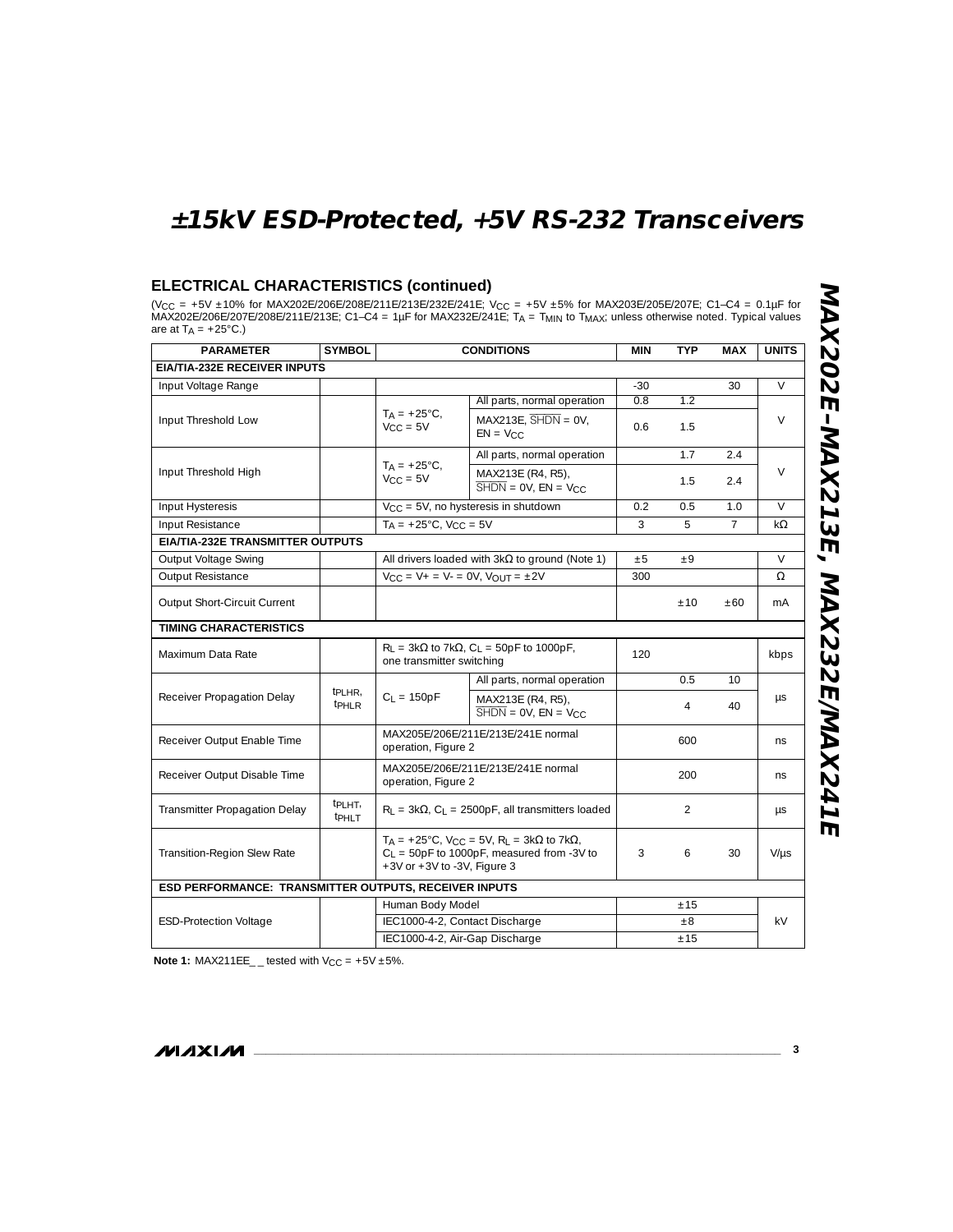

**4 \_\_\_\_\_\_\_\_\_\_\_\_\_\_\_\_\_\_\_\_\_\_\_\_\_\_\_\_\_\_\_\_\_\_\_\_\_\_\_\_\_\_\_\_\_\_\_\_\_\_\_\_\_\_\_\_\_\_\_\_\_\_\_\_\_\_\_\_\_\_\_\_\_\_\_\_\_\_\_\_\_\_\_\_\_\_\_**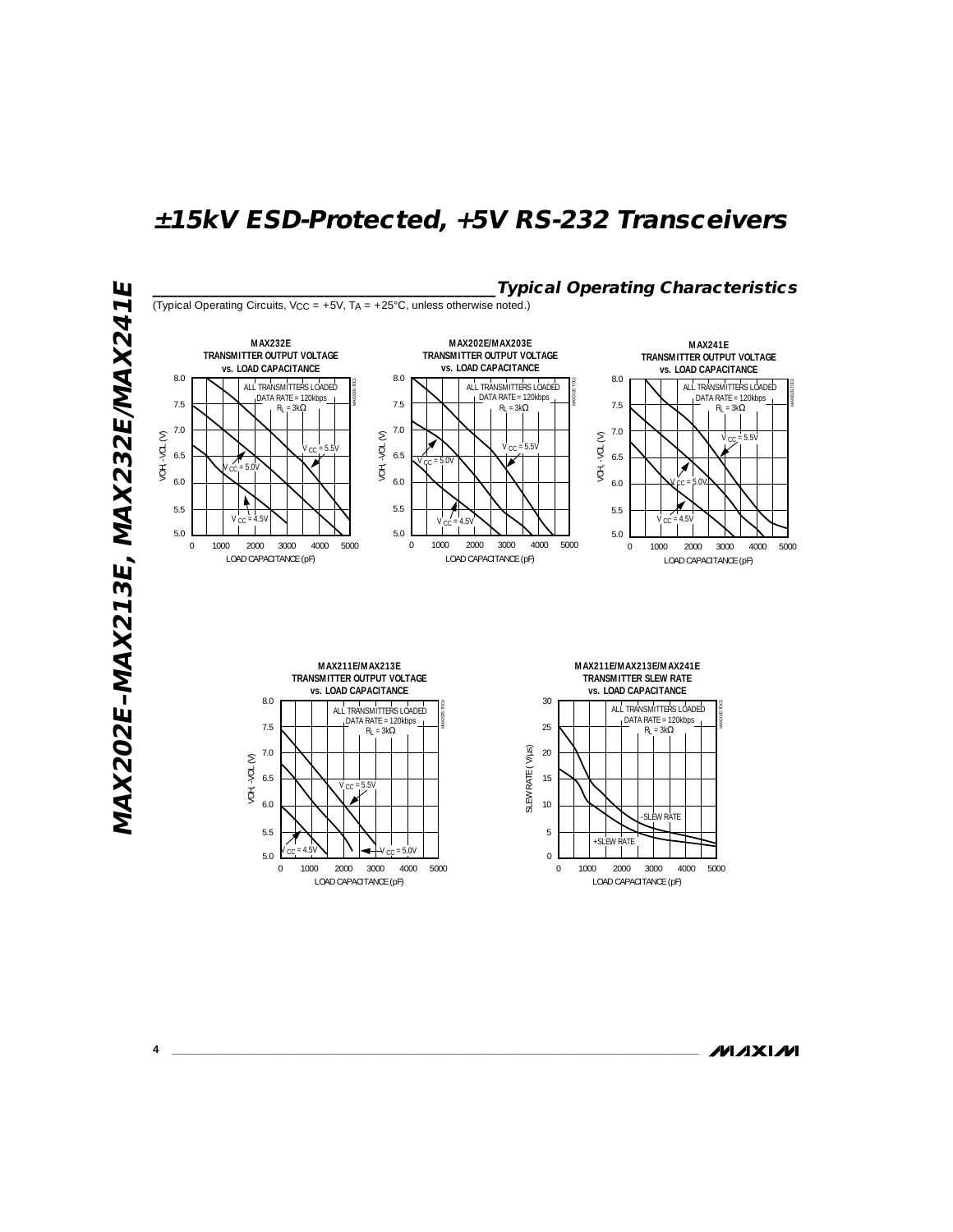

**MAXIM** 

**\_\_\_\_\_\_\_\_\_\_\_\_\_\_\_\_\_\_\_\_\_\_\_\_\_\_\_\_\_\_\_\_\_\_\_\_\_\_\_\_\_\_\_\_\_\_\_\_\_\_\_\_\_\_\_\_\_\_\_\_\_\_\_\_\_\_\_\_\_\_\_\_\_\_\_\_\_\_\_\_\_\_\_\_\_\_\_ 5**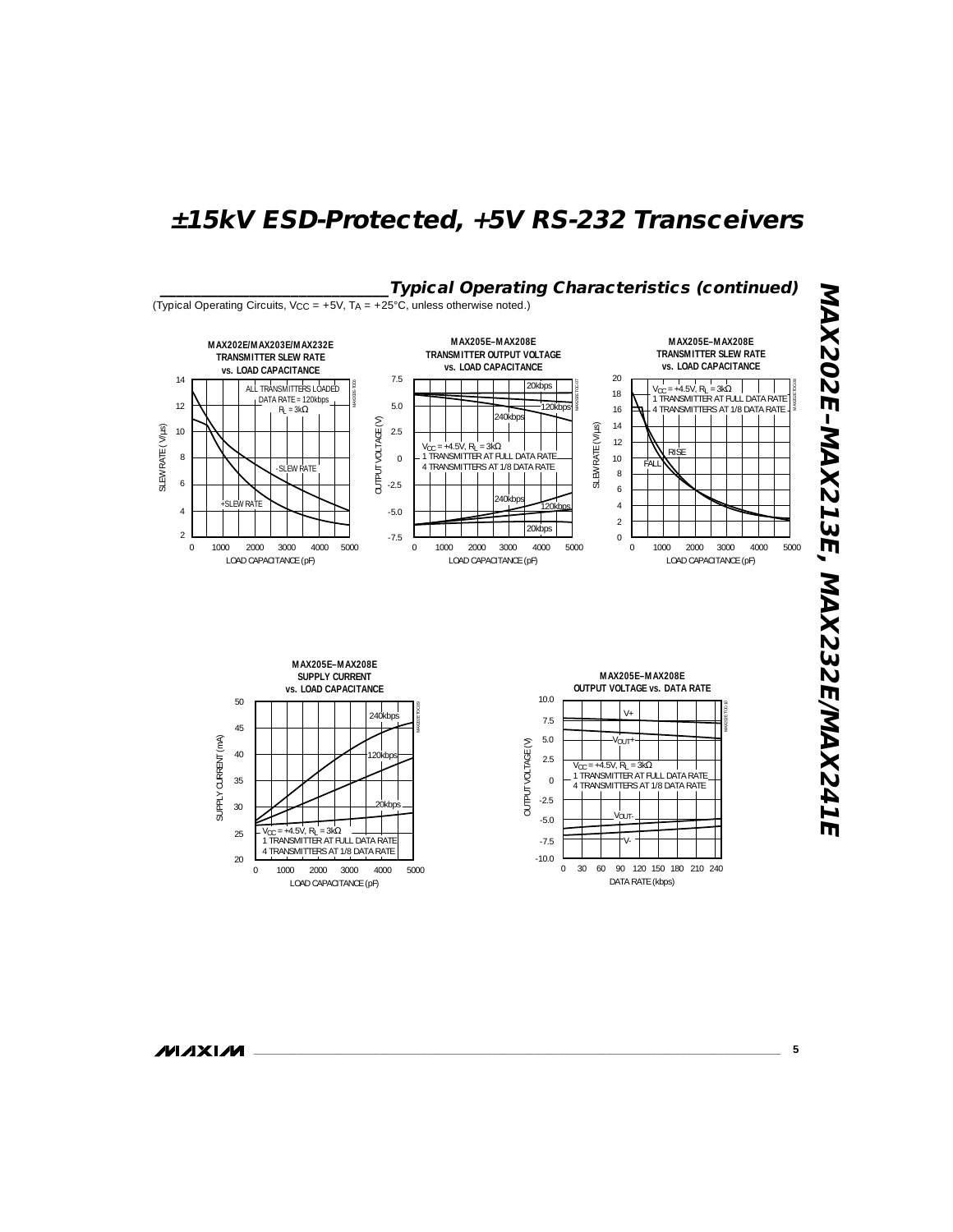### **\_\_\_\_\_\_\_\_\_\_\_\_\_\_\_\_\_\_\_\_\_\_\_\_\_\_\_\_\_\_\_\_\_\_\_\_\_\_\_\_\_\_\_\_\_\_\_\_\_\_\_\_\_\_\_\_\_\_\_\_\_Pin Descriptions**

### **MAX202E/MAX232E**

|               | <b>PIN</b>   |                       | <b>FUNCTION</b>                                        |  |
|---------------|--------------|-----------------------|--------------------------------------------------------|--|
| DIP/SO        | <b>LCC</b>   | <b>NAME</b>           |                                                        |  |
| 1.3           | 2, 4         | $C1+$ , $C1-$         | Terminals for positive charge-pump capacitor           |  |
| $\mathcal{P}$ | 3            | $V +$                 | +2V <sub>CC</sub> voltage generated by the charge pump |  |
| 4, 5          | 5.7          | $C2+. C2-$            | Terminals for negative charge-pump capacitor           |  |
| 6             | 8            | $V -$                 | -2V <sub>CC</sub> voltage generated by the charge pump |  |
| 7, 14         | 9.18         | T OUT                 | RS-232 Driver Outputs                                  |  |
| 8, 13         | 10.17        | R IN                  | RS-232 Receiver Outputs                                |  |
| 9.12          | 12.15        | R OUT                 | RS-232 Receiver Outputs                                |  |
| 10.11         | 13.14        | T IN                  | RS-232 Driver Inputs                                   |  |
| 15            | 19           | <b>GND</b>            | Ground                                                 |  |
| 16            | 20           | <b>V<sub>CC</sub></b> | +4.5V to +5.5V Supply-Voltage Input                    |  |
|               | 1, 6, 11, 16 | N.C.                  | No Connect-not internally connected.                   |  |

### **MAX203E**

|            | <b>PIN</b> |                 | <b>FUNCTION</b>                                                                |
|------------|------------|-----------------|--------------------------------------------------------------------------------|
| <b>DIP</b> | SO.        | <b>NAME</b>     |                                                                                |
| 1.2        | 1.2        | T IN            | RS-232 Driver Inputs                                                           |
| 3, 20      | 3.20       | R OUT           | RS-232 Receiver Outputs                                                        |
| 4.19       | 4.19       | R IN            | RS-232 Receiver Inputs                                                         |
| 5.18       | 5.18       | T OUT           | RS-232 Transmitter Outputs                                                     |
| 6, 9       | 6, 9       | <b>GND</b>      | Ground                                                                         |
|            |            | V <sub>CC</sub> | +4.5V to +5.5V Supply-Voltage Input                                            |
| 8          | 13         | $C1+$           | Make no connection to this pin.                                                |
| 10.16      | 11.16      | $C2-$           | Connect pins together.                                                         |
| 12, 17     | 10, 17     | $V -$           | -2V <sub>CC</sub> voltage generated by the charge pump. Connect pins together. |
| 13         | 14         | $C1-$           | Make no connection to this pin.                                                |
| 14         | 8          | $V_{+}$         | +2V <sub>CC</sub> voltage generated by the charge pump                         |
| 11.15      | 12.15      | C2+             | Connect pins together.                                                         |

### **MAX205E**

| <b>PIN</b>        | <b>NAME</b> | <b>FUNCTION</b>                                                    |
|-------------------|-------------|--------------------------------------------------------------------|
| $1-4.19$          | T OUT       | RS-232 Driver Outputs                                              |
| 5, 10, 13, 18, 24 | R IN        | RS-232 Receiver Inputs                                             |
| 6, 9, 14, 17, 23  | R OUT       | TTL/CMOS Receiver Outputs. All receivers are inactive in shutdown. |
| 7, 8, 15, 16, 22  | T IN        | TTL/CMOS Driver Inputs. Internal pull-ups to Vcc.                  |
| 11                | <b>GND</b>  | Ground                                                             |
| 12                | Vcc.        | $+4.75V$ to $+5.25V$ Supply Voltage                                |
| 20                | FN          | Receiver Enable-active low                                         |
| 21                | <b>SHDN</b> | Shutdown Control-active high                                       |

**6 \_\_\_\_\_\_\_\_\_\_\_\_\_\_\_\_\_\_\_\_\_\_\_\_\_\_\_\_\_\_\_\_\_\_\_\_\_\_\_\_\_\_\_\_\_\_\_\_\_\_\_\_\_\_\_\_\_\_\_\_\_\_\_\_\_\_\_\_\_\_\_\_\_\_\_\_\_\_\_\_\_\_\_\_\_\_\_**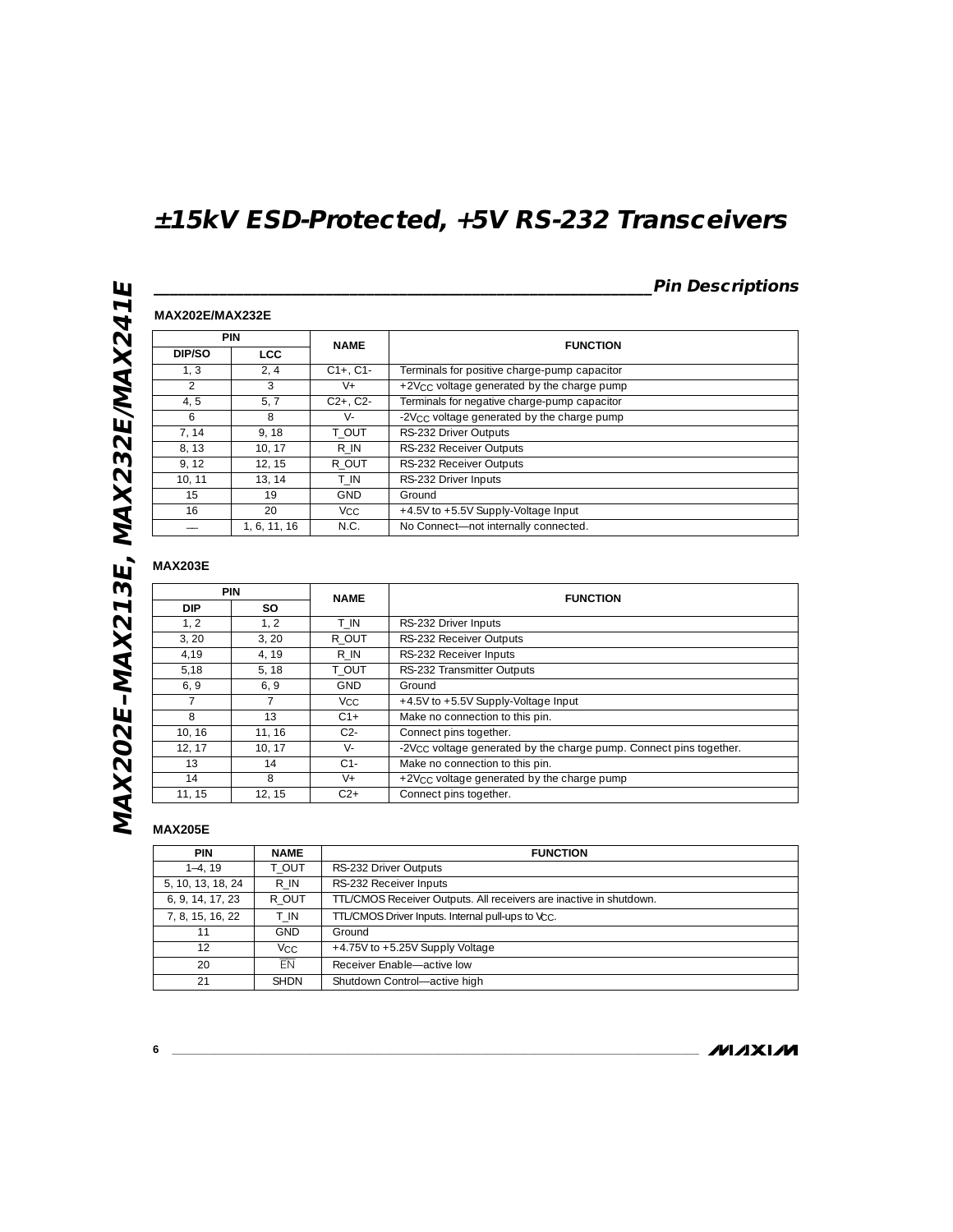**\_\_\_\_\_\_\_\_\_\_\_\_\_\_\_\_\_\_\_\_\_\_\_\_\_\_\_\_\_\_\_\_\_\_\_\_\_\_\_\_\_\_\_\_\_\_\_\_Pin Descriptions (continued)**

#### **MAX206E**

| <b>PIN</b>   | <b>NAME</b>     | <b>FUNCTION</b>                                                    |  |
|--------------|-----------------|--------------------------------------------------------------------|--|
| 1, 2, 3, 24  | T OUT           | RS-232 Driver Outputs                                              |  |
| 4, 16, 23    | R IN            | RS-232 Receiver Inputs                                             |  |
| 5, 17, 22    | R OUT           | TTL/CMOS Receiver Outputs. All receivers are inactive in shutdown. |  |
| 6, 7, 18, 19 | T IN            | TTL/CMOS Driver Inputs. Internal pull-ups to Vcc.                  |  |
| 8            | <b>GND</b>      | Ground                                                             |  |
| 9            | V <sub>CC</sub> | +4.5V to +5.5V Supply Voltage                                      |  |
| 10.12        | $C1+$ , $C1-$   | Terminals for positive charge-pump capacitor                       |  |
| 11           | V+              | +2V <sub>CC</sub> generated by the charge pump                     |  |
| 13, 14       | $C2+$ , $C2-$   | Terminals for negative charge-pump capacitor                       |  |
| 15           | $V -$           | -2V <sub>CC</sub> generated by the charge pump                     |  |
| 20           | $\overline{FN}$ | Receiver Enable-active low                                         |  |
| 21           | <b>SHDN</b>     | Shutdown Control-active high                                       |  |

### **MAX207E**

| <b>PIN</b>       | <b>NAME</b>           | <b>FUNCTION</b>                                                    |  |  |
|------------------|-----------------------|--------------------------------------------------------------------|--|--|
| 1, 2, 3, 20, 24  | T OUT                 | RS-232 Driver Outputs                                              |  |  |
| 4, 16, 23        | R IN                  | RS-232 Receiver Inputs                                             |  |  |
| 5, 17, 22        | R OUT                 | TTL/CMOS Receiver Outputs. All receivers are inactive in shutdown. |  |  |
| 6, 7, 18, 19, 21 | T IN                  | TTL/CMOS Driver Inputs. Internal pull-ups to V <sub>CC</sub> .     |  |  |
| 8                | <b>GND</b>            | Ground                                                             |  |  |
| 9                | <b>V<sub>CC</sub></b> | +4.75V to +5.25V Supply Voltage                                    |  |  |
| 10, 12           | $C1+$ , $C1-$         | Terminals for positive charge-pump capacitor                       |  |  |
| 11               | $V_{+}$               | +2V <sub>CC</sub> generated by the charge pump                     |  |  |
| 13.14            | $C2+$ , $C2-$         | Terminals for negative charge-pump capacitor                       |  |  |
| 15               | V-                    | -2V <sub>CC</sub> generated by the charge pump                     |  |  |

#### **MAX208E**

| <b>PIN</b>    | <b>NAME</b>     | <b>FUNCTION</b>                                                    |
|---------------|-----------------|--------------------------------------------------------------------|
| 1, 2, 20, 24  | T OUT           | RS-232 Driver Outputs                                              |
| 3, 7, 16, 23  | R IN            | RS-232 Receiver Inputs                                             |
| 4, 6, 17, 22  | R OUT           | TTL/CMOS Receiver Outputs. All receivers are inactive in shutdown. |
| 5, 18, 19, 21 | T IN            | TTL/CMOS Driver Inputs. Internal pull-ups to Vcc.                  |
| 8             | <b>GND</b>      | Ground                                                             |
| 9             | V <sub>CC</sub> | +4.5V to +5.5V Supply Voltage                                      |
| 10, 12        | $C1+. C1-$      | Terminals for positive charge-pump capacitor                       |
| 11            | $V_{+}$         | +2V $_{\rm CC}$ generated by the charge pump                       |
| 13, 14        | $C2+$ , $C2-$   | Terminals for negative charge-pump capacitor                       |
| 15            | $V -$           | -2V <sub>CC</sub> generated by the charge pump                     |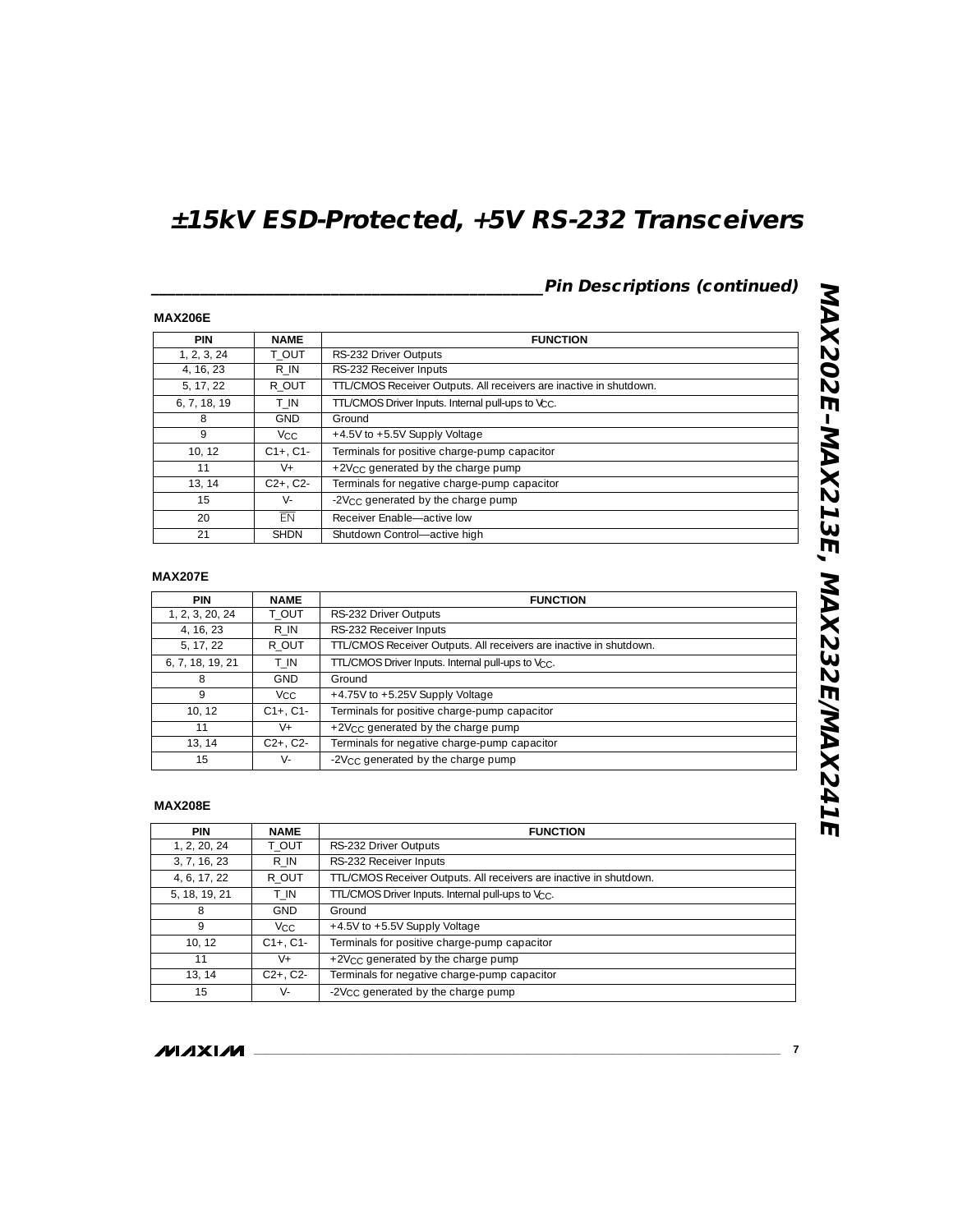### **\_\_\_\_\_\_\_\_\_\_\_\_\_\_\_\_\_\_\_\_\_\_\_\_\_\_\_\_\_\_\_\_\_\_\_\_\_\_\_\_\_\_\_\_\_\_\_\_Pin Descriptions (continued)**

| <b>PIN</b>       | <b>NAME</b>     | <b>FUNCTION</b>                                                                                                                                                                     |  |  |  |
|------------------|-----------------|-------------------------------------------------------------------------------------------------------------------------------------------------------------------------------------|--|--|--|
| 1, 2, 3, 28      | T OUT           | RS-232 Driver Outputs                                                                                                                                                               |  |  |  |
| 4, 9, 18, 23, 27 | R IN            | RS-232 Receiver Inputs                                                                                                                                                              |  |  |  |
| 5, 8, 19, 22, 26 | R OUT           | TTL/CMOS Receiver Outputs. For the MAX213E, receivers R4 and R5 are active in shutdown<br>mode when $EN = 1$ . For the MAX211E and MAX241E, all receivers are inactive in shutdown. |  |  |  |
| 6, 7, 20, 21     | T IN            | TTL/CMOS Driver Inputs. Only the MAX211E, MAX213E, and MAX241E have internal pull-ups to V <sub>CC</sub> .                                                                          |  |  |  |
| 10               | <b>GND</b>      | Ground                                                                                                                                                                              |  |  |  |
| 11               | V <sub>CC</sub> | +4.5V to +5.5V Supply Voltage                                                                                                                                                       |  |  |  |
| 12, 14           | $C1+$ , $C1-$   | Terminals for positive charge-pump capacitor                                                                                                                                        |  |  |  |
| 13               | $V +$           | +2V $_{\rm CC}$ voltage generated by the charge pump                                                                                                                                |  |  |  |
| 15, 16           | $C2+$ , $C2-$   | Terminals for negative charge-pump capacitor                                                                                                                                        |  |  |  |
| 17               | $V -$           | -2V $cc$ voltage generated by the charge pump                                                                                                                                       |  |  |  |
| 24               | $\overline{FN}$ | Receiver Enable-active low (MAX211E, MAX241E)                                                                                                                                       |  |  |  |
|                  | EN              | Receiver Enable-active high (MAX213E)                                                                                                                                               |  |  |  |
| 25               | <b>SHDN</b>     | Shutdown Control-active high (MAX211E, MAX241E)                                                                                                                                     |  |  |  |
|                  | <b>SHDN</b>     | Shutdown Control-active low (MAX213E)                                                                                                                                               |  |  |  |



**MAX211E/MAX213E/MAX241E**



Figure 2. Receiver Output Enable and Disable Timing (MAX205E/MAX206E/MAX211E/MAX213E/MAX241E)

**MAXIM** 

**8 \_\_\_\_\_\_\_\_\_\_\_\_\_\_\_\_\_\_\_\_\_\_\_\_\_\_\_\_\_\_\_\_\_\_\_\_\_\_\_\_\_\_\_\_\_\_\_\_\_\_\_\_\_\_\_\_\_\_\_\_\_\_\_\_\_\_\_\_\_\_\_\_\_\_\_\_\_\_\_\_\_\_\_\_\_\_\_**

Figure 1. Shutdown-Current Test Circuit (MAX206E, MAX211E/MAX213E/MAX241E)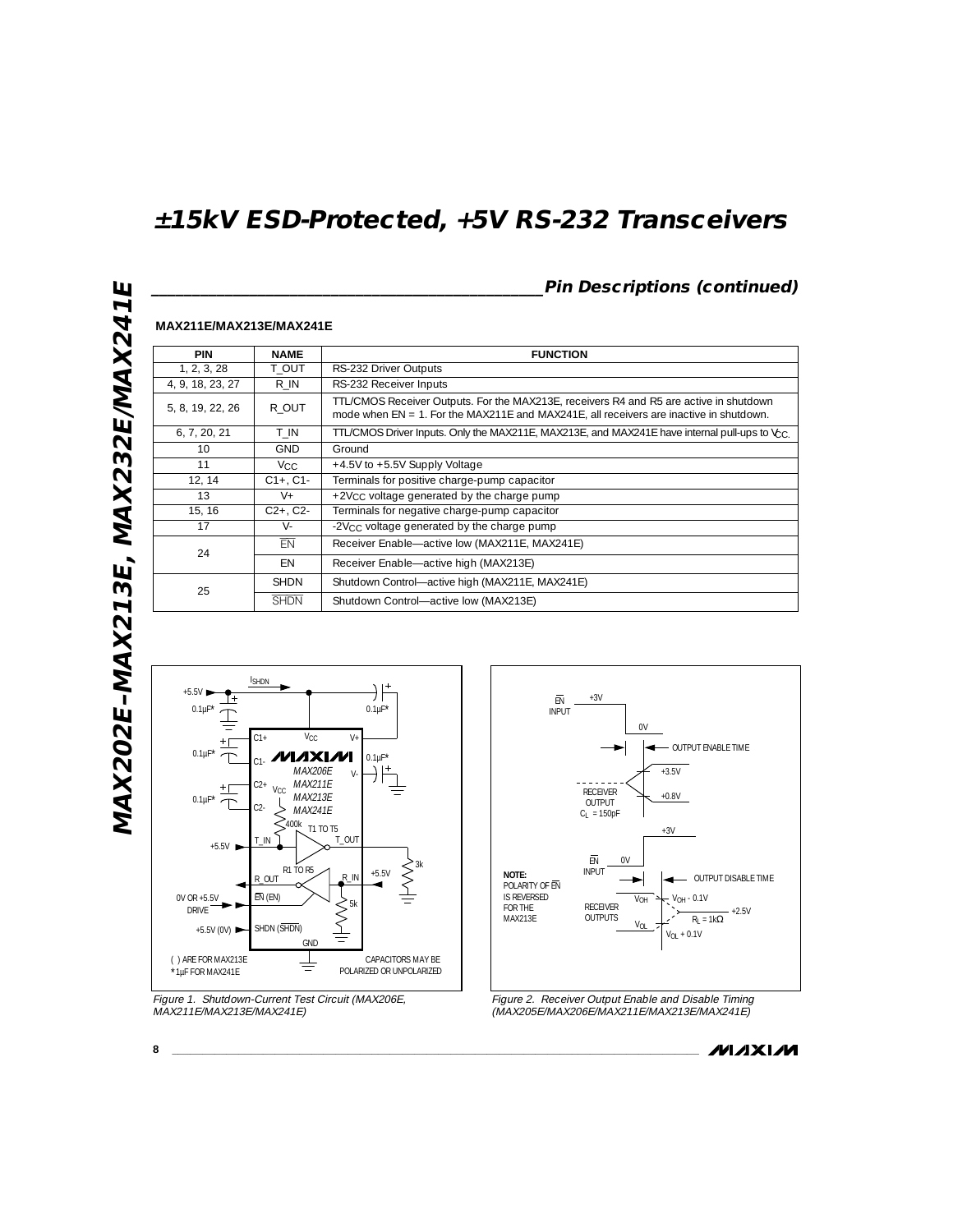

Figure 3. Transition Slew-Rate Circuit

#### **\_\_\_\_\_\_\_\_\_\_\_\_\_\_\_Detailed Description**

The MAX202E–MAX213E, MAX232E/MAX241E consist of three sections: charge-pump voltage converters, drivers (transmitters), and receivers. These E versions provide extra protection against ESD. They survive ±15kV discharges to the RS-232 inputs and outputs, tested using the Human Body Model. When tested according to IEC1000-4-2, they survive  $\pm$ 8kV contactdischarges and ±15kV air-gap discharges. The rugged E versions are intended for use in harsh environments or applications where the RS-232 connection is frequently changed (such as notebook computers). The standard (non-"E") MAX202, MAX203, MAX205– MAX208, MAX211, MAX213, MAX232, and MAX241 are recommended for applications where cost is critical.

#### **+5V to ±10V Dual Charge-Pump Voltage Converter**

The  $+5V$  to  $\pm 10V$  conversion is performed by dual charge-pump voltage converters (Figure 4). The first charge-pump converter uses capacitor C1 to double the  $+5V$  into  $+10V$ , storing the  $+10V$  on the output filter capacitor, C3. The second uses C2 to invert the +10V

$$
\boldsymbol{\mathcal{M}}\boldsymbol{\mathcal{A}}\boldsymbol{\mathsf{X}}\boldsymbol{\mathsf{I}}\boldsymbol{\mathcal{M}}
$$

into -10V, storing the -10V on the V- output filter capacitor, C4.

In shutdown mode,  $V+$  is internally connected to  $V<sub>CC</sub>$  by a 1kΩ pull-down resistor, and V- is internally connected to ground by a 1kΩ pull-up resistor.

#### **RS-232 Drivers**

With  $V_{CC}$  = 5V, the typical driver output voltage swing is  $±8V$  when loaded with a nominal 5k $\Omega$  RS-232 receiver. The output swing is guaranteed to meet EIA/TIA-232E and V.28 specifications that call for  $\pm 5V$ minimum output levels under worst-case conditions. These include a  $3k\Omega$  load, minimum V<sub>CC</sub>, and maximum operating temperature. The open-circuit output voltage swings from (V+ - 0.6V) to V-.

Input thresholds are CMOS/TTL compatible. The unused drivers' inputs on the MAX205E–MAX208E, MAX211E, MAX213E, and MAX241E can be left unconnected because 400kΩ pull-up resistors to Vcc are included on-chip. Since all drivers invert, the pullup resistors force the unused drivers' outputs low. The MAX202E, MAX203E, and MAX232E do not have pullup resistors on the transmitter inputs.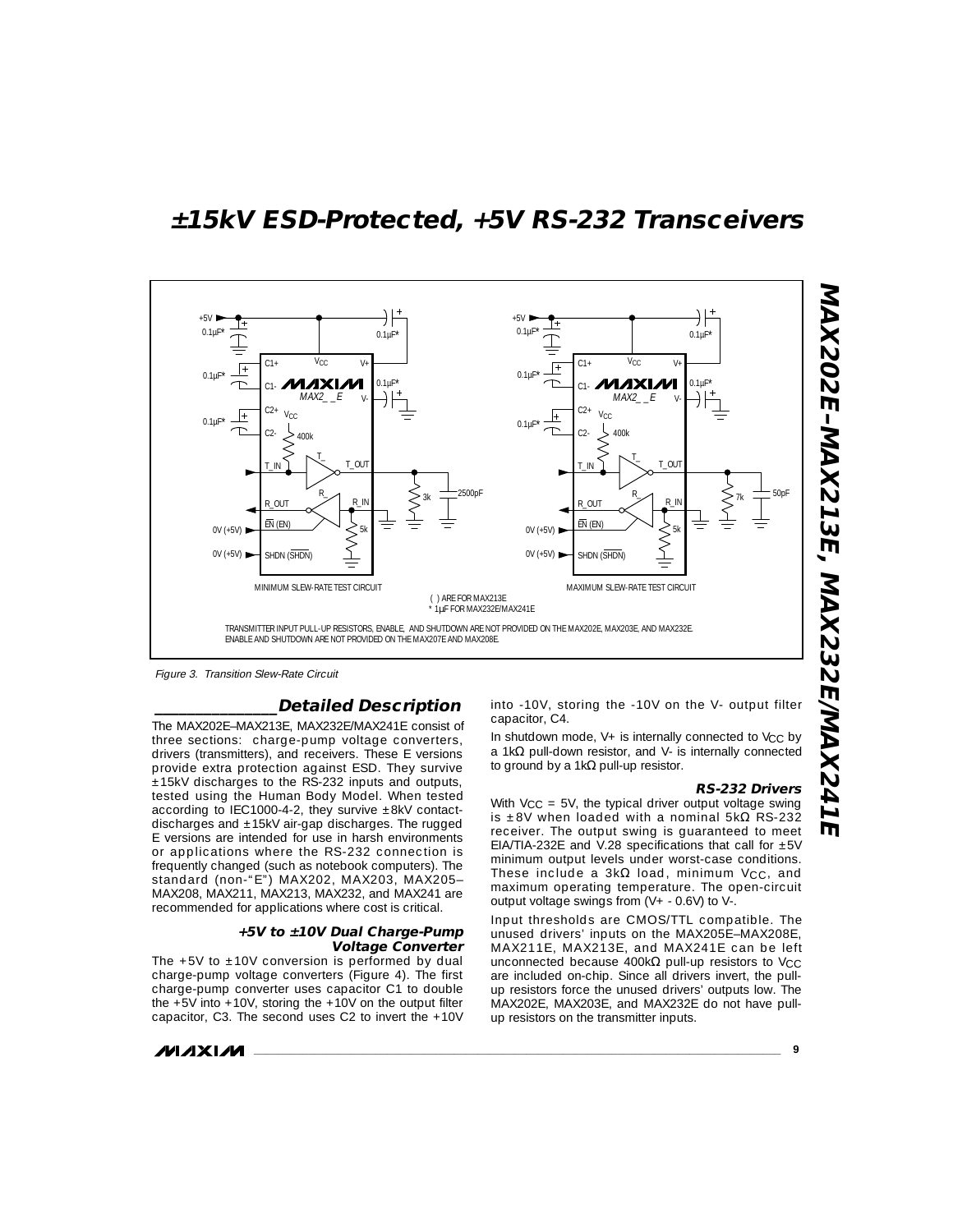ш **MAX202E–MAX213E, MAX232E/MAX241E** MAX202E-MAX213E, MAX232E/MAX241 When in low-power shutdown mode, the MAX205E/ MAX206E/MAX211E/MAX213E/MAX241E driver outputs are turned off and draw only leakage currents—even if they are back-driven with voltages between 0V and 12V. Below -0.5V in shutdown, the transmitter output is diode-clamped to ground with a  $1k\Omega$  series impedance.

#### **RS-232 Receivers**

The receivers convert the RS-232 signals to CMOS-logic output levels. The guaranteed 0.8V and 2.4V receiver input thresholds are significantly tighter than the  $\pm 3V$ thresholds required by the EIA/TIA-232E specification. This allows the receiver inputs to respond to TTL/CMOSlogic levels, as well as RS-232 levels.

The guaranteed 0.8V input low threshold ensures that receivers shorted to ground have a logic 1 output. The 5kΩ input resistance to ground ensures that a receiver with its input left open will also have a logic 1 output.

Receiver inputs have approximately 0.5V hysteresis. This provides clean output transitions, even with slow rise/fall-time signals with moderate amounts of noise and ringing.

In shutdown, the MAX213E's R4 and R5 receivers have no hysteresis.

#### **Shutdown and Enable Control (MAX205E/MAX206E/MAX211E/ MAX213E/MAX241E)**

In shutdown mode, the charge pumps are turned off,  $V_{+}$  is pulled down to  $V_{CC}$ ,  $V_{-}$  is pulled to ground, and the transmitter outputs are disabled. This reduces supply current typically to 1µA (15µA for the MAX213E). The time required to exit shutdown is under 1ms, as shown in Figure 5.

#### **Receivers**

All MAX213E receivers, except R4 and R5, are put into a high-impedance state in shutdown mode (see Tables 1a and 1b). The MAX213E's R4 and R5 receivers still function in shutdown mode. These two awake-inshutdown receivers can monitor external activity while maintaining minimal power consumption.

The enable control is used to put the receiver outputs into a high-impedance state, to allow wire-OR connection of two EIA/TIA-232E ports (or ports of different types) at the UART. It has no effect on the RS-232 drivers or the charge pumps.

**Note:** The enable control pin is active low for the  $MAX211E/MAX241E$  ( $\overline{EN}$ ), but is active high for the MAX213E (EN). The shutdown control pin is active high for the MAX205E/MAX206E/MAX211E/MAX241E (SHDN), but is active low for the MAX213E (SHDN).



Figure 4. Charge-Pump Diagram

**MAXIM** 

**10 \_\_\_\_\_\_\_\_\_\_\_\_\_\_\_\_\_\_\_\_\_\_\_\_\_\_\_\_\_\_\_\_\_\_\_\_\_\_\_\_\_\_\_\_\_\_\_\_\_\_\_\_\_\_\_\_\_\_\_\_\_\_\_\_\_\_\_\_\_\_\_\_\_\_\_\_\_\_\_\_\_\_\_\_\_\_**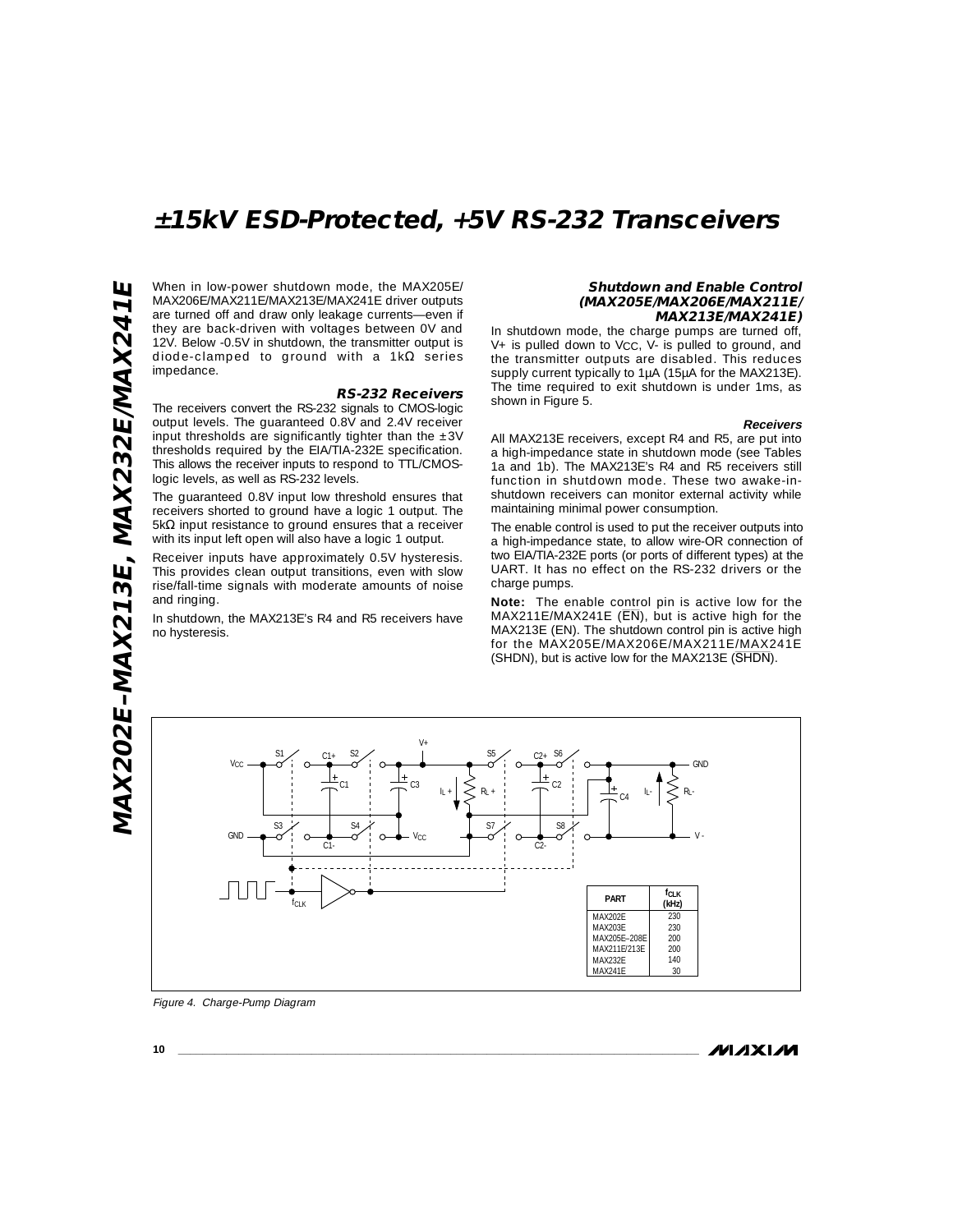The MAX213E's receiver propagation delay is typically 0.5µs in normal operation. In shutdown mode, propagation delay increases to 4µs for both rising and falling transitions. The MAX213E's receiver inputs have approximately 0.5V hysteresis, except in shutdown, when receivers R4 and R5 have no hysteresis.

When entering shutdown with receivers active, R4 and R5 are not valid until 80µs after SHDN is driven low. When coming out of shutdown, all receiver outputs are invalid until the charge pumps reach nominal voltage levels (less than 2ms when using 0.1µF capacitors).

#### **±15kV ESD Protection**

As with all Maxim devices, ESD-protection structures are incorporated on all pins to protect against electrostatic discharges encountered during handling and assembly. The driver outputs and receiver inputs have extra protection against static electricity. Maxim's engineers developed state-of-the-art structures to protect these pins against ESD of  $±15kV$  without damage. The ESD structures withstand high ESD in all states: normal operation, shutdown, and powered down. After an ESD event, Maxim's E versions keep working without latchup, whereas competing RS-232 products can latch and must be powered down to remove latchup.

ESD protection can be tested in various ways; the transmitter outputs and receiver inputs of this product family are characterized for protection to the following limits:

- 1)  $\pm$ 15kV using the Human Body Model
- 2) ±8kV using the contact-discharge method specified in IEC1000-4-2
- 3) ±15kV using IEC1000-4-2's air-gap method.

#### **ESD Test Conditions**

ESD performance depends on a variety of conditions. Contact Maxim for a reliability report that documents test set-up, test methodology, and test results.

#### **Human Body Model**

Figure 6a shows the Human Body Model, and Figure 6b shows the current waveform it generates when discharged into a low impedance. This model consists of a 100pF capacitor charged to the ESD voltage of interest, which is then discharged into the test device through a 1.5kΩ resistor.



Figure 5. MAX211E V+ and V- when Exiting Shutdown (0.1µF capacitors)

#### **Table 1a. MAX205E/MAX206E/MAX211E/ MAX241E Control Pin Configurations**

| <b>SHDN</b> | <b>EN</b> | <b>OPERATION</b><br><b>STATUS</b> | Tx         | Rx         |
|-------------|-----------|-----------------------------------|------------|------------|
| 0           | 0         | Normal<br>Operation               | All Active | All Active |
| 0           |           | Normal<br>Operation               | All Active | All High-Z |
|             | Χ         | Shutdown                          | All High-Z | All High-Z |
|             |           |                                   |            |            |

 $X = Don't Care$ 

### **Table 1b. MAX213E Control Pin Configurations**

| <b>SHDN</b> | EN       | <b>OPERATION</b><br><b>STATUS</b> | $Tx 1 - 4$        | Rx      |         |
|-------------|----------|-----------------------------------|-------------------|---------|---------|
|             |          |                                   |                   | $1 - 3$ | 4,5     |
| $\Omega$    | 0        | Shutdown                          | All High-Z        | High-Z  | High-Z  |
| $\Omega$    |          | Shutdown                          | All High-Z        | High-Z  | Active* |
|             | $\Omega$ | Normal<br>Operation               | All Active        | High-Z  | High-Z  |
|             |          | Normal<br>Operation               | <b>All Active</b> | Active  | Active  |

\*Active = active with reduced performance

#### **MAXIM**

**MAX202E–MAX213E, MAX232E/MAX241E**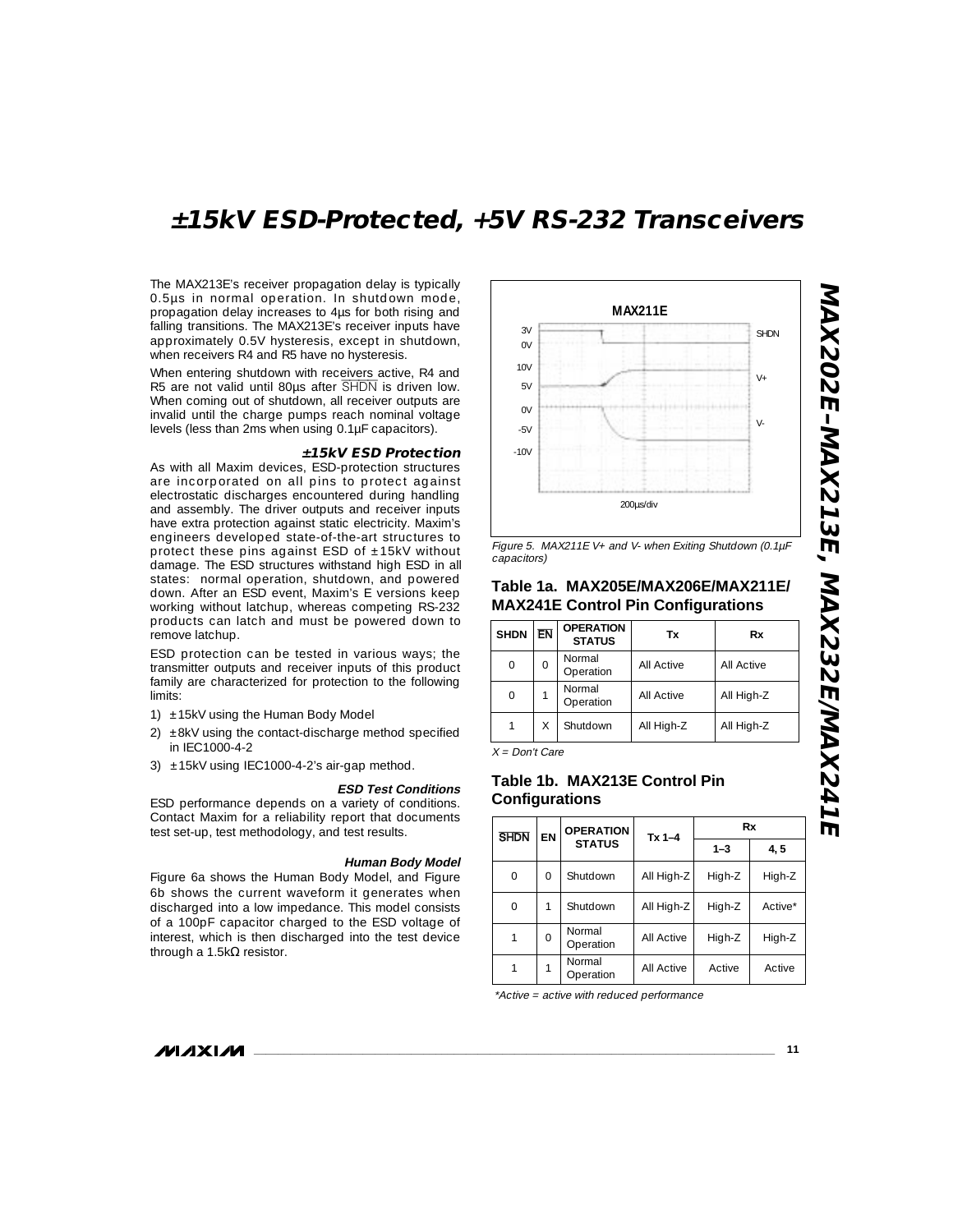

Figure 6a. Human Body ESD Test Model



Figure 6b. Human Body Model Current Waveform

#### **IEC1000-4-2**

The IEC1000-4-2 standard covers ESD testing and performance of finished equipment; it does not specifically refer to integrated circuits. The MAX202E/MAX203E–MAX213E, MAX232E/MAX241E help you design equipment that meets level 4 (the highest level) of IEC1000-4-2, without the need for additional ESD-protection components.

The major difference between tests done using the Human Body Model and IEC1000-4-2 is higher peak current in IEC1000-4-2, because series resistance is lower in the IEC1000-4-2 model. Hence, the ESD withstand voltage measured to IEC1000-4-2 is generally lower than that measured using the Human Body Model. Figure 7b shows the current waveform for the 8kV IEC1000-4-2 level-four ESD contact-discharge test.



Figure 7a. IEC1000-4-2 ESD Test Model



Figure 7b. IEC1000-4-2 ESD Generator Current Waveform

The air-gap test involves approaching the device with a charged probe. The contact-discharge method connects the probe to the device before the probe is energized.

#### **Machine Model**

The Machine Model for ESD tests all pins using a 200pF storage capacitor and zero discharge resistance. Its objective is to emulate the stress caused by contact that occurs with handling and assembly during manufacturing. Of course, all pins require this protection during manufacturing, not just RS-232 inputs and outputs. Therefore, after PC board assembly, the Machine Model is less relevant to I/O ports.

**MAXIM** 

**12 \_\_\_\_\_\_\_\_\_\_\_\_\_\_\_\_\_\_\_\_\_\_\_\_\_\_\_\_\_\_\_\_\_\_\_\_\_\_\_\_\_\_\_\_\_\_\_\_\_\_\_\_\_\_\_\_\_\_\_\_\_\_\_\_\_\_\_\_\_\_\_\_\_\_\_\_\_\_\_\_\_\_\_\_\_\_**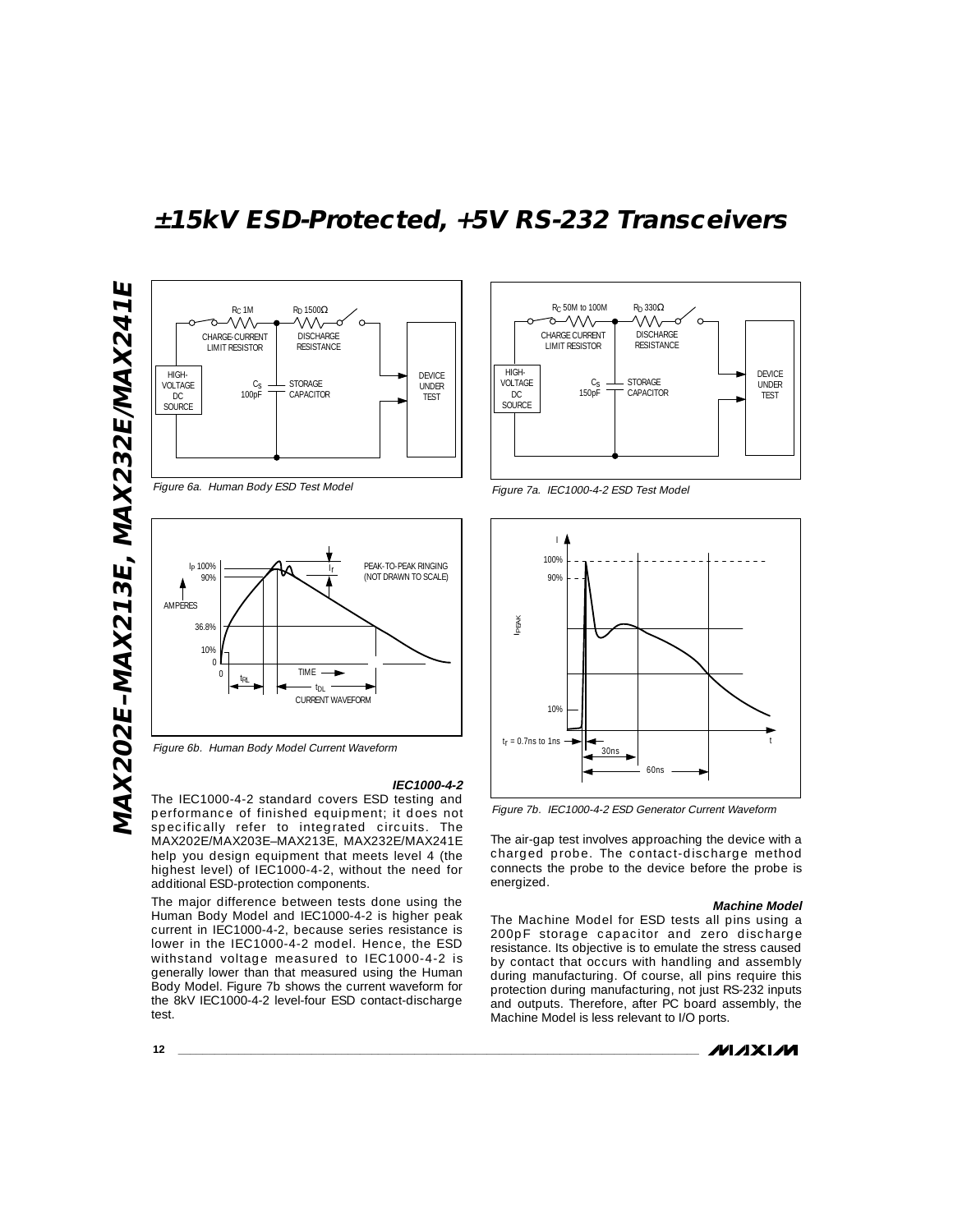#### **\_\_\_\_\_\_\_\_\_\_Applications Information**

#### **Capacitor Selection**

The capacitor type used for C1–C4 is not critical for proper operation. The MAX202E, MAX206–MAX208E, MAX211E, and MAX213E require 0.1µF capacitors, and the MAX232E and MAX241E require 1µF capacitors, although in all cases capacitors up to 10µF can be used without harm. Ceramic, aluminumelectrolytic, or tantalum capacitors are suggested for the 1µF capacitors, and ceramic dielectrics are suggested for the 0.1µF capacitors. When using the minimum recommended capacitor values, make sure the capacitance value does not degrade excessively as the operating temperature varies. If in doubt, use capacitors with a larger (e.g., 2x) nominal value. The capacitors' effective series resistance (ESR), which usually rises at low temperatures, influences the amount of ripple on V+ and V-.

Use larger capacitors (up to 10µF) to reduce the output impedance at V+ and V-. This can be useful when "stealing" power from V+ or from V-. The MAX203E and MAX205E have internal charge-pump capacitors.

Bypass VCC to ground with at least 0.1µF. In applications sensitive to power-supply noise generated by the charge pumps, decouple V<sub>CC</sub> to ground with a capacitor the same size as (or larger than) the chargepump capacitors (C1–C4).

#### **V+ and V- as Power Supplies**

A small amount of power can be drawn from V+ and V-, although this will reduce both driver output swing and noise margins. Increasing the value of the charge-pump capacitors (up to 10µF) helps maintain performance when power is drawn from V+ or V-.

#### **Driving Multiple Receivers**

Each transmitter is designed to drive a single receiver. Transmitters can be paralleled to drive multiple receivers.

**Driver Outputs when Exiting Shutdown**

The driver outputs display no ringing or undesirable transients as they come out of shutdown.

#### **High Data Rates**

These transceivers maintain the RS-232  $\pm$ 5.0V minimum driver output voltages at data rates of over 120kbps. For data rates above 120kbps, refer to the Transmitter Output Voltage vs. Load Capacitance graphs in the Typical Operating Characteristics. Communication at these high rates is easier if the capacitive loads on the transmitters are small; i.e., short cables are best.

| <b>PARAMETER</b>                         |            | <b>CONDITIONS</b>                                                | EIA/TIA-232E, V.28<br><b>SPECIFICATIONS</b> |  |
|------------------------------------------|------------|------------------------------------------------------------------|---------------------------------------------|--|
| Driver Output Voltage                    | $0$ I evel | $3k\Omega$ to 7k $\Omega$ load                                   | $+5V$ to $+15V$                             |  |
|                                          | 1 Level    | $3k\Omega$ to 7k $\Omega$ load                                   | $-5V$ to $-15V$                             |  |
| Driver Output Level, Max                 |            | No load                                                          | ±25V                                        |  |
| Data Rate                                |            | $3k\Omega \le R_1 \le 7k\Omega$ , C <sub>1</sub> $\le 2500pF$    | Up to 20kbps                                |  |
| Receiver Input Voltage                   | 0 Level    |                                                                  | $+3V$ to $+15V$                             |  |
|                                          | 1 Level    |                                                                  | $-3V$ to $-15V$                             |  |
| Receiver Input Level                     |            |                                                                  | ±25V                                        |  |
| Instantaneous Slew Rate, Max             |            | $3k\Omega \leq R_1 \leq 7k\Omega$ , C <sub>1</sub> $\leq$ 2500pF | $30V/\mu s$                                 |  |
| Driver Output Short-Circuit Current, Max |            |                                                                  | 100 <sub>m</sub> A                          |  |
| Transition Rate on Driver Output         |            | V.28                                                             | 1ms or 3% of the period                     |  |
|                                          |            | EIA/TIA-232E                                                     | 4% of the period                            |  |
| Driver Output Resistance                 |            | $-2V < V_{\text{OUT}} < +2V$                                     | $300\Omega$                                 |  |

#### **Table 2. Summary of EIA/TIA-232E, V.28 Specifications**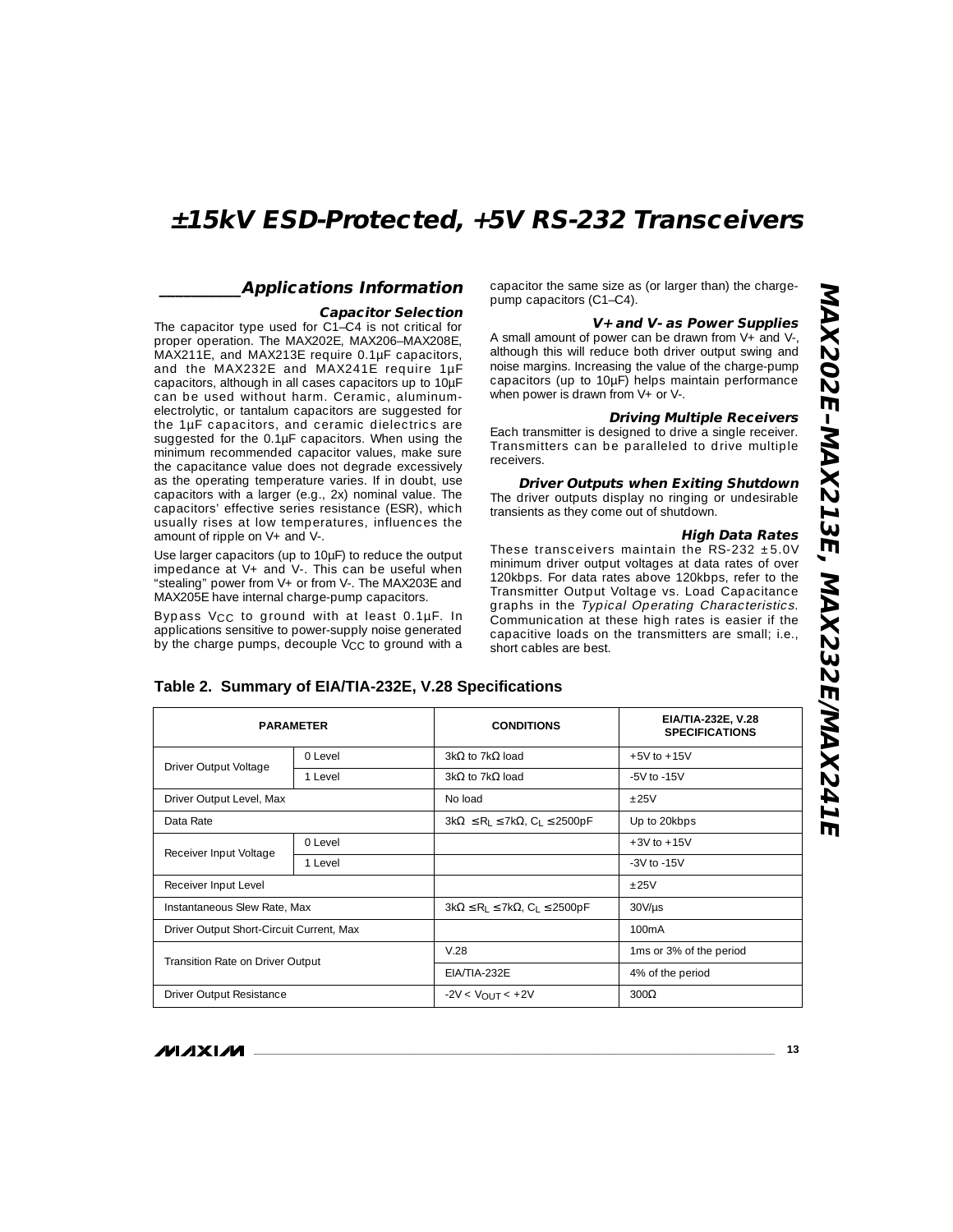### **Table 3. DB9 Cable Connections Commonly Used for EIA/TIAE-232E and V.24 Asynchronous Interfaces**

| <b>PIN</b>    | <b>CONNECTION</b>                                                             |                                |  |  |
|---------------|-------------------------------------------------------------------------------|--------------------------------|--|--|
| 1             | Received Line Signal<br>Detector (sometimes<br>called Carrier Detect.<br>DCD) | Handshake from DCF             |  |  |
| $\mathcal{P}$ | Receive Data (RD)                                                             | Data from DCF                  |  |  |
| 3             | Transmit Data (TD)                                                            | Data from DTF                  |  |  |
| 4             | Data Terminal Ready                                                           | Handshake from DTF             |  |  |
| 5             | Signal Ground                                                                 | Reference point for<br>signals |  |  |
| 6             | Data Set Ready (DSR)                                                          | Handshake from DCF             |  |  |
| 7             | Request to Send (RTS)                                                         | Handshake from DTF             |  |  |
| 8             | Clear to Send (CTS)                                                           | Handshake from DCF             |  |  |
| 9             | Ring Indicator                                                                | Handshake from DCE             |  |  |

### **\_\_\_\_\_\_\_\_\_\_\_\_Pin Configurations and Typical Operating Circuits (continued)**

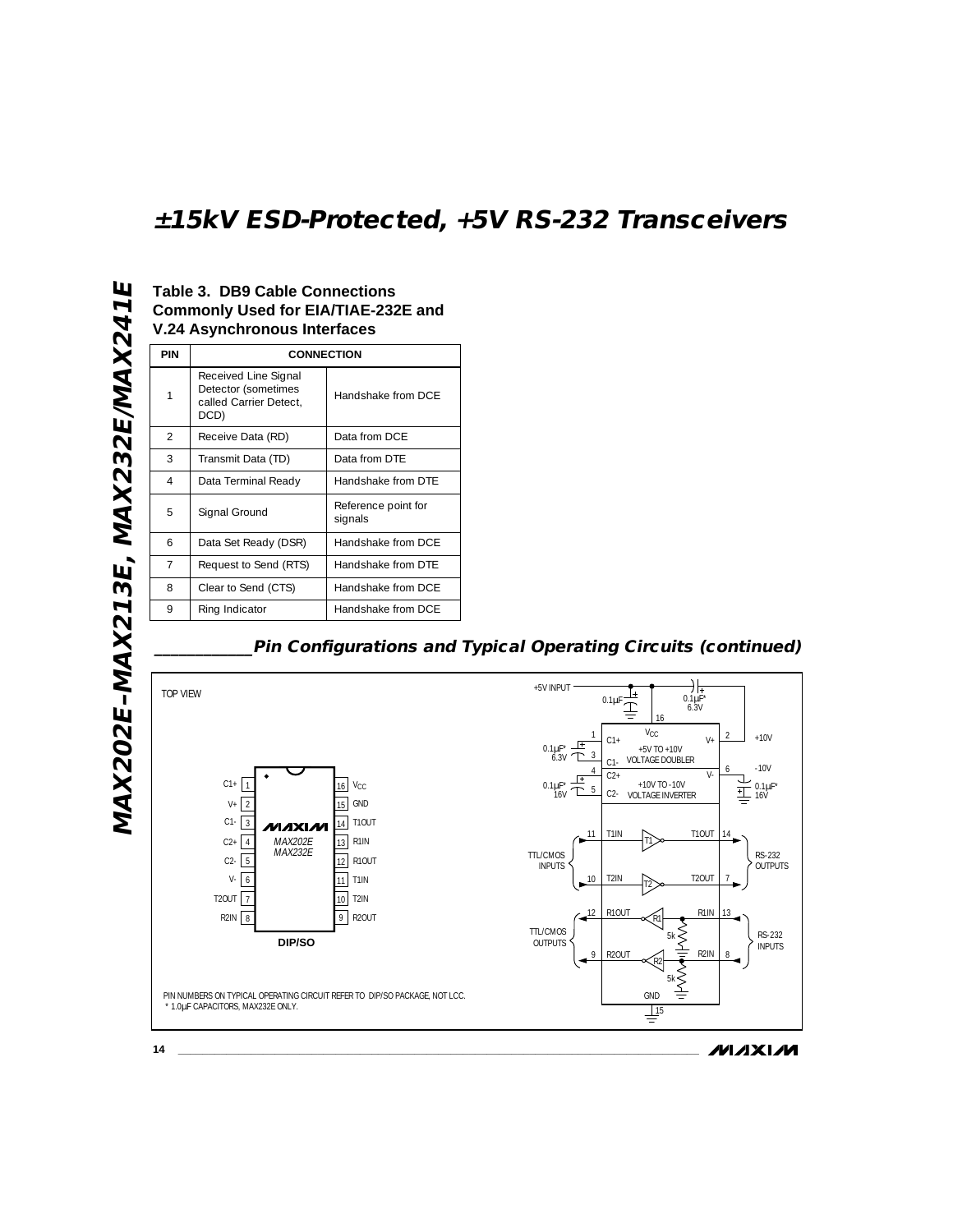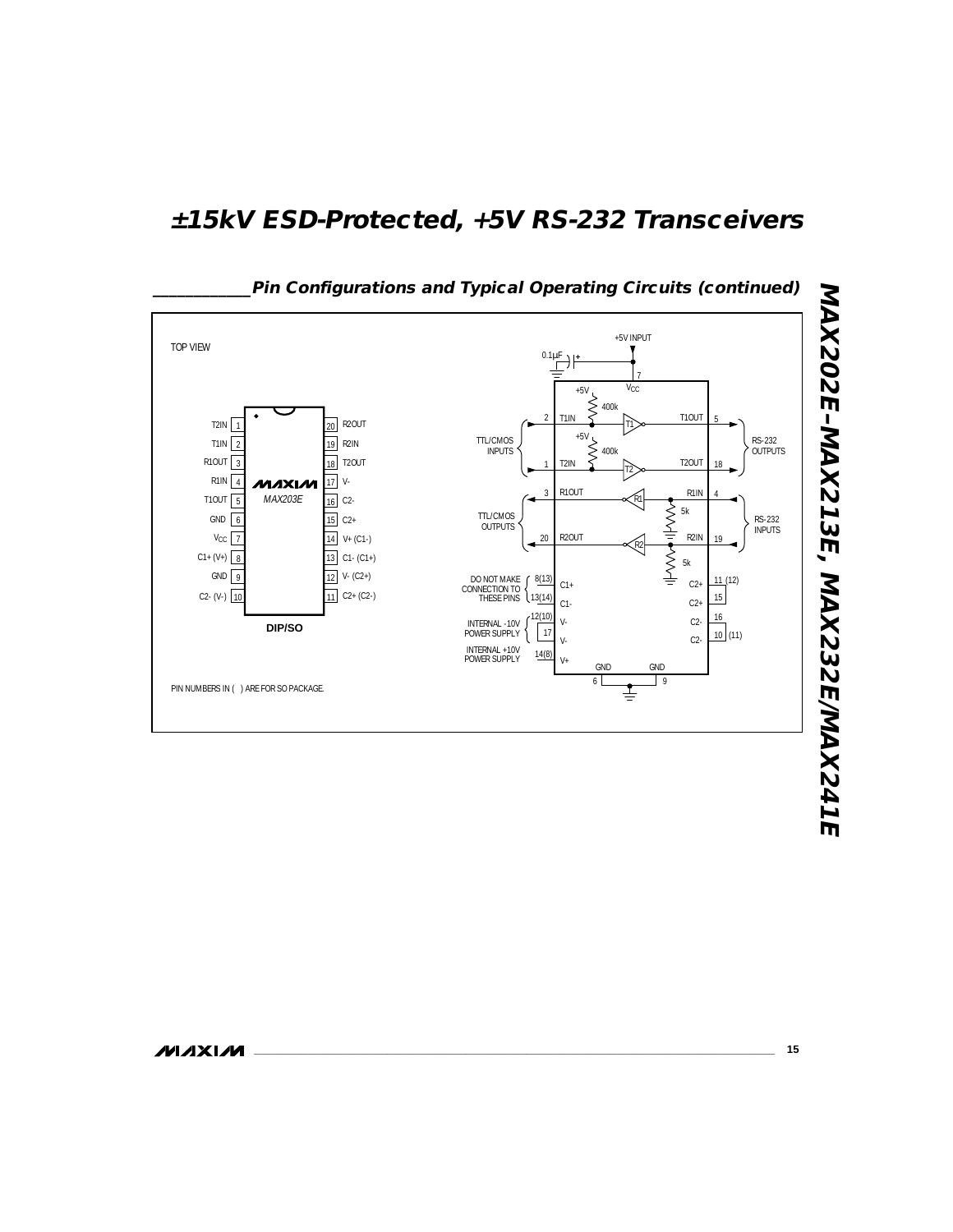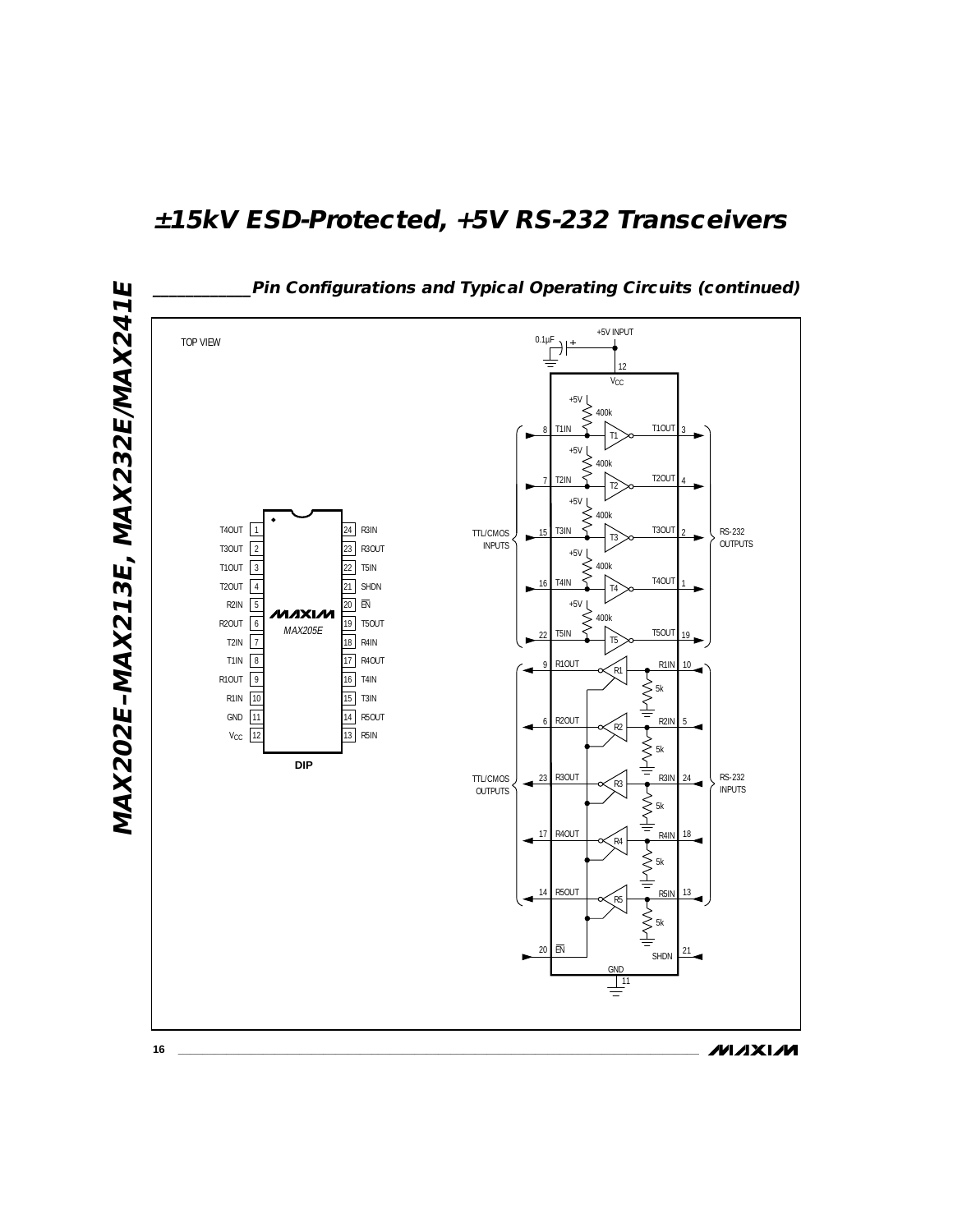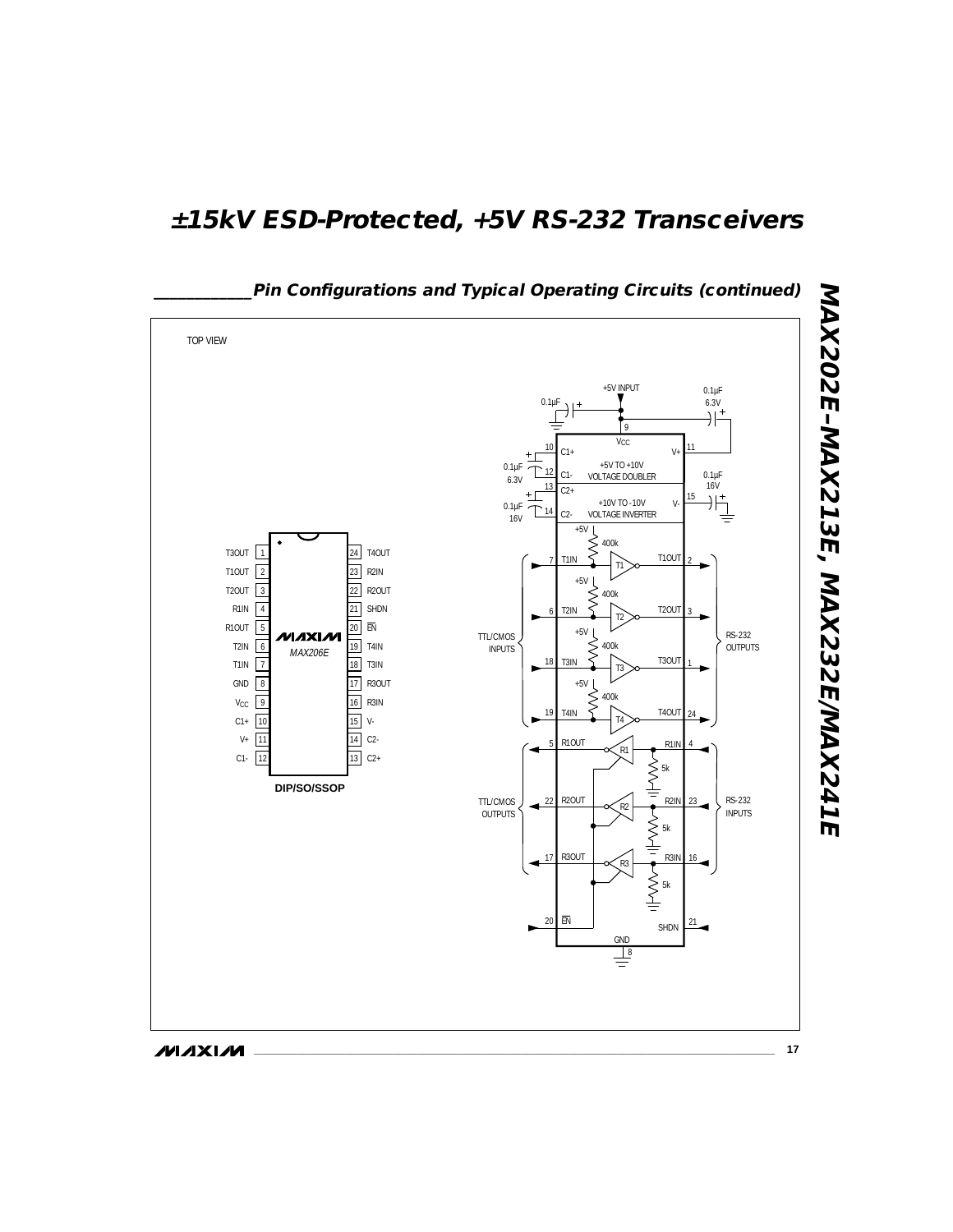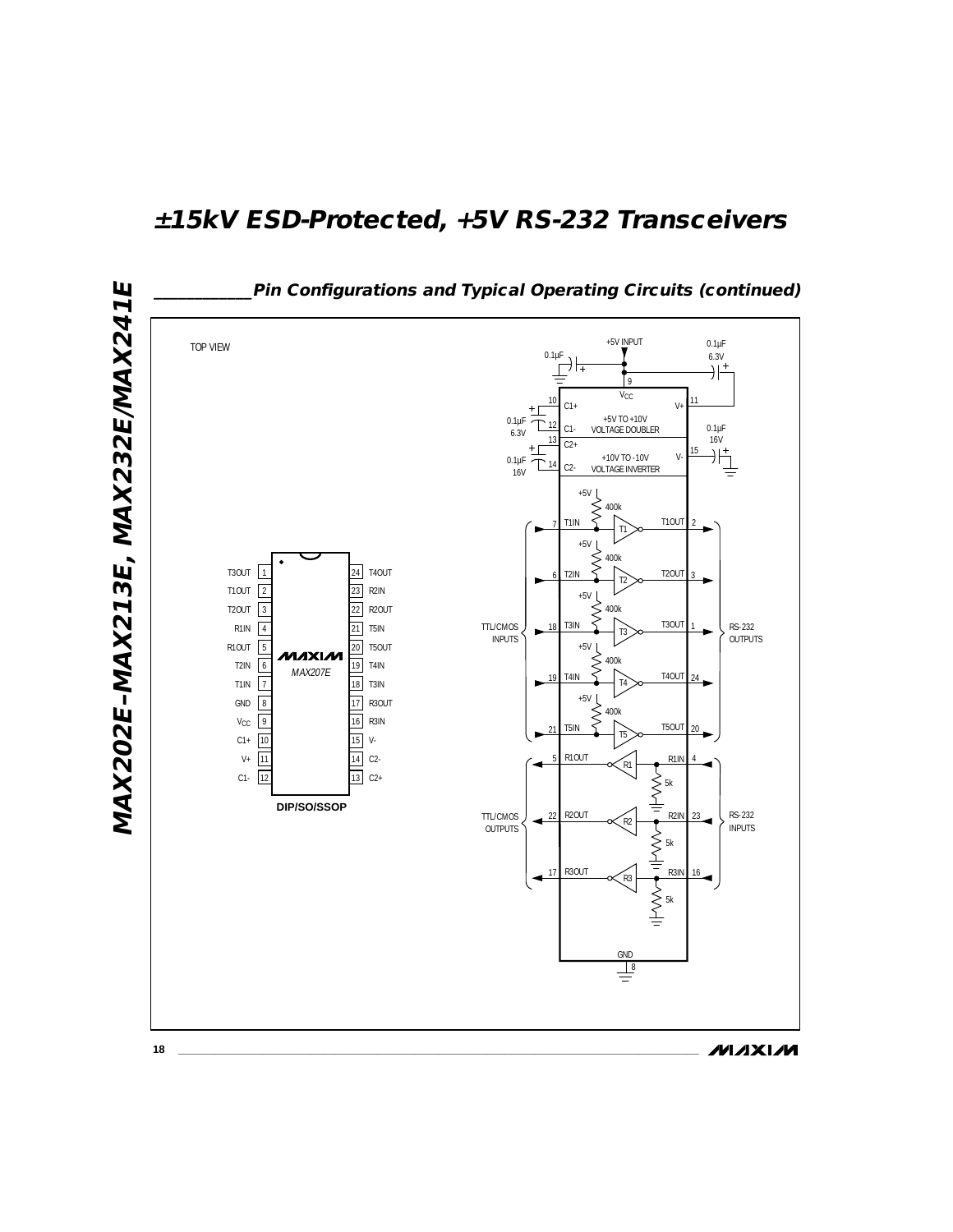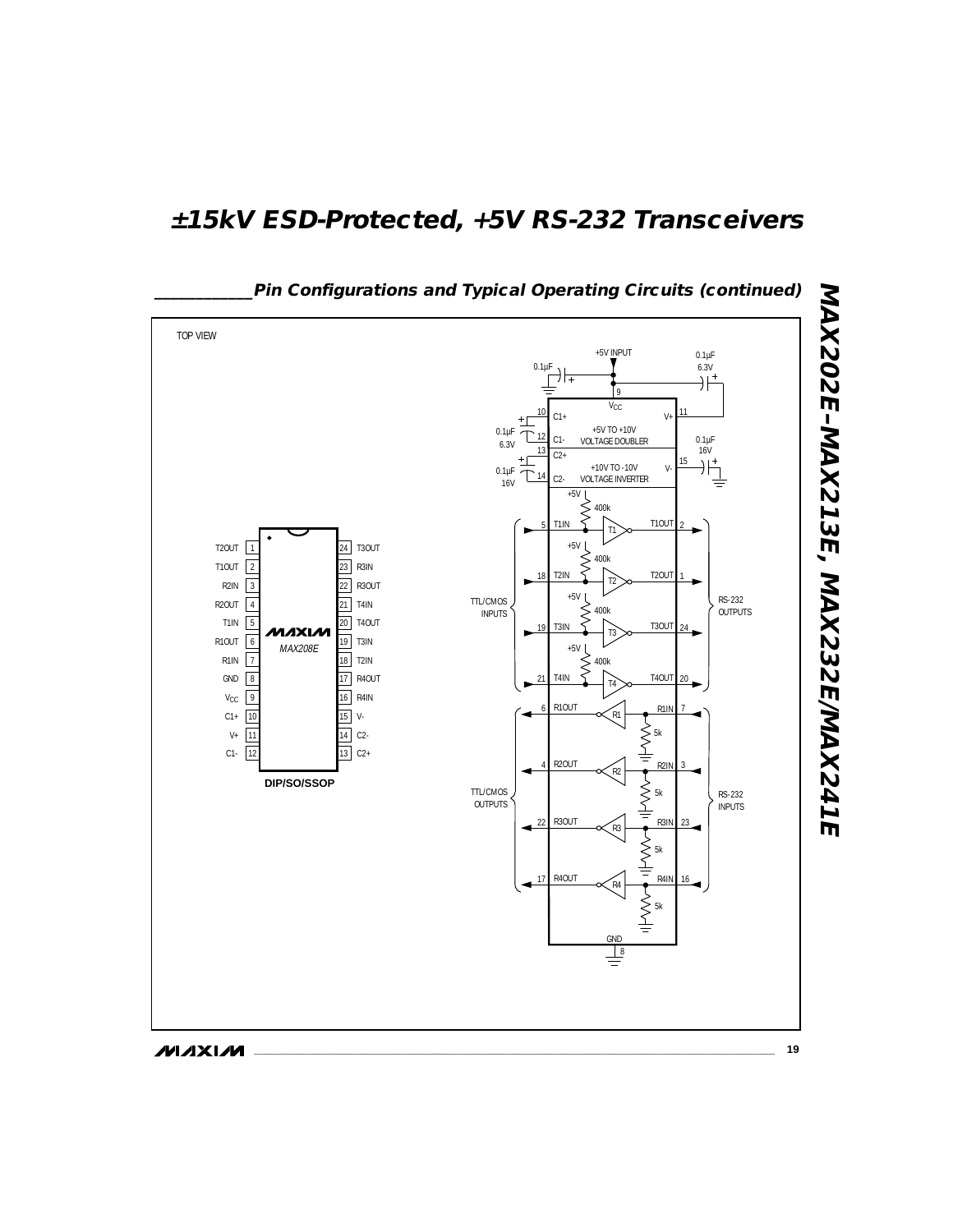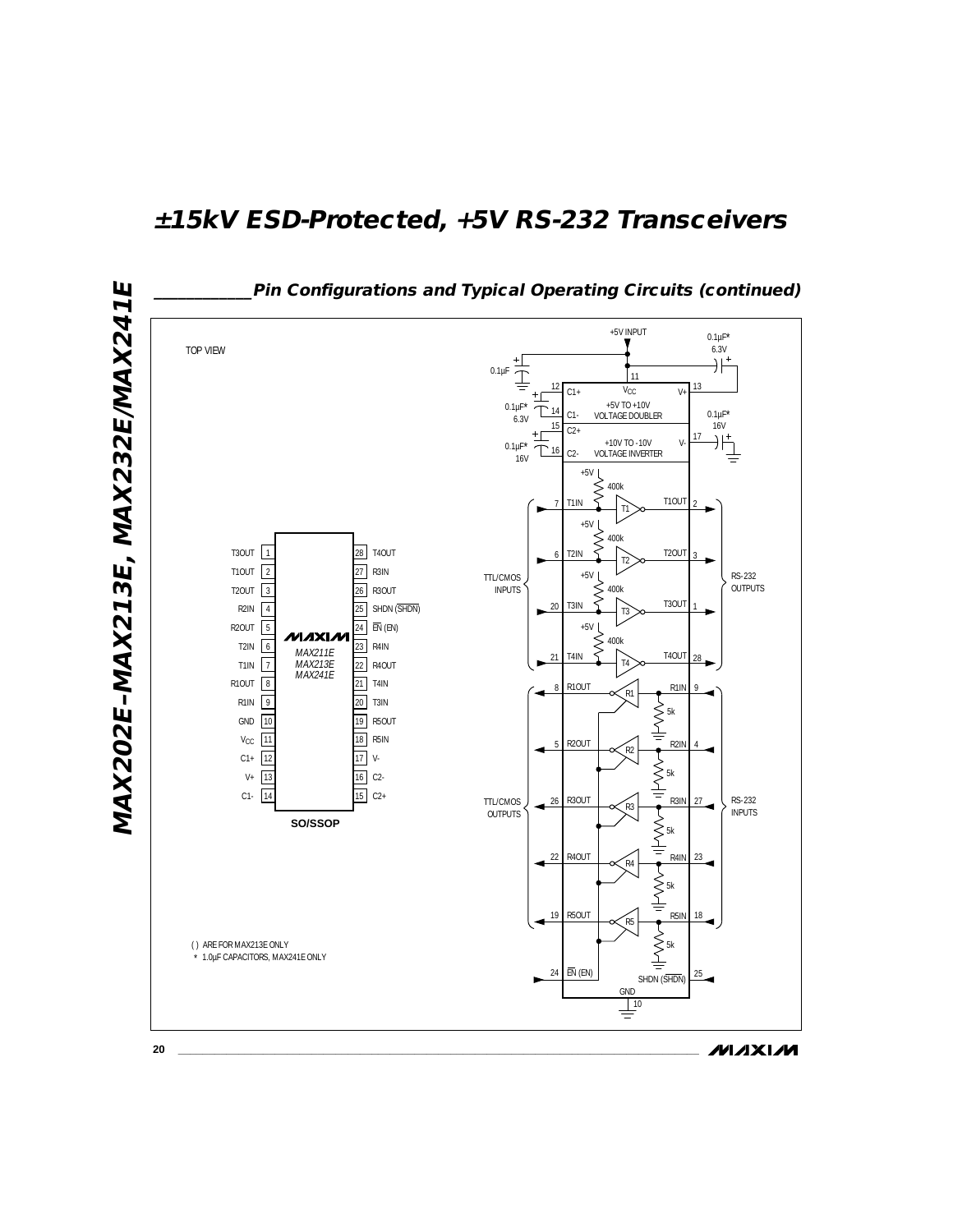| <b>PART</b> | <b>TEMP, RANGE</b>                   | <b>PIN-PACKAGE</b>    |
|-------------|--------------------------------------|-----------------------|
| MAX202ECPF  | $0^{\circ}$ C to $+70^{\circ}$ C     | 16 Plastic DIP        |
| MAX202FCSF  | $0^{\circ}$ C to $+70^{\circ}$ C     | 16 Narrow SO          |
| MAX202FCWF  | $0^{\circ}$ C to $+70^{\circ}$ C     | 16 Wide SO            |
| MAX202FC/D  | $0^{\circ}$ C to $+70^{\circ}$ C     | Dice*                 |
| MAX202FFPF  | $-40^{\circ}$ C to $+85^{\circ}$ C   | 16 Plastic DIP        |
| MAX202FFSF  | $-40^{\circ}$ C to $+85^{\circ}$ C   | 16 Narrow SO          |
| MAX202FFWF  | $-40^{\circ}$ C to $+85^{\circ}$ C   | 16 Wide SO            |
| MAX203ECPP  | $0^{\circ}$ C to +70 $^{\circ}$ C    | 20 Plastic DIP        |
| MAX203FCWP  | $0^{\circ}$ C to $+70^{\circ}$ C     | 20 SO                 |
| MAX203FFPP  | $-40^{\circ}$ C to $+85^{\circ}$ C   | 20 Plastic DIP        |
| MAX203FFWP  | $-40^{\circ}$ C to $+85^{\circ}$ C   | 20 SO                 |
| MAX205ECPG  | $0^{\circ}$ C to $+70^{\circ}$ C     | 24 Wide Plastic DIP   |
| MAX205FFPG  | $-40^{\circ}$ C to $+85^{\circ}$ C   | 24 Wide Plastic DIP   |
| MAX206ECNG  | $0^{\circ}$ C to $+70^{\circ}$ C     | 24 Narrow Plastic DIP |
| MAX206FCWG  | $0^{\circ}$ C to $+70^{\circ}$ C     | 24 SO                 |
| MAX206FCAG  | $0^{\circ}$ C to $+70^{\circ}$ C     | 24 SSOP               |
| MAX206FFNG  | $-40^{\circ}$ C to $+85^{\circ}$ C   | 24 Narrow Plastic DIP |
| MAX206FFWG  | $-40^{\circ}$ C to $+85^{\circ}$ C   | 24 SO                 |
| MAX206FFAG  | -40 $^{\circ}$ C to +85 $^{\circ}$ C | 24 SSOP               |
| MAX207ECNG  | $0^{\circ}$ C to $+70^{\circ}$ C     | 24 Narrow Plastic DIP |
| MAX207FCWG  | $0^{\circ}$ C to $+70^{\circ}$ C     | 24 SO                 |
| MAX207FCAG  | $0^{\circ}$ C to +70 $^{\circ}$ C    | 24 SSOP               |
| MAX207FFNG  | $-40^{\circ}$ C to $+85^{\circ}$ C   | 24 Narrow Plastic DIP |
| MAX207FFWG  | $-40^{\circ}$ C to $+85^{\circ}$ C   | 24 SO                 |
| MAX207FFAG  | $-40^{\circ}$ C to $+85^{\circ}$ C   | 24 SSOP               |

|                   |                                      |                       |                   | <b>Ordering Information</b>          |                       |  |
|-------------------|--------------------------------------|-----------------------|-------------------|--------------------------------------|-----------------------|--|
| <b>PART</b>       | <b>TEMP. RANGE</b>                   | <b>PIN-PACKAGE</b>    | <b>PART</b>       | <b>TEMP, RANGE</b>                   | <b>PIN-PACKAGE</b>    |  |
| MAX202ECPE        | $0^{\circ}$ C to +70 $^{\circ}$ C    | 16 Plastic DIP        | MAX208ECNG        | $0^{\circ}$ C to $+70^{\circ}$ C     | 24 Narrow Plastic DIP |  |
| MAX202ECSE        | $0^{\circ}$ C to +70 $^{\circ}$ C    | 16 Narrow SO          | MAX208ECWG        | $0^{\circ}$ C to +70 $^{\circ}$ C    | 24 SO                 |  |
| MAX202ECWE        | $0^{\circ}$ C to +70 $^{\circ}$ C    | 16 Wide SO            | MAX208ECAG        | $0^{\circ}$ C to +70 $^{\circ}$ C    | 24 SSOP               |  |
| MAX202EC/D        | $0^{\circ}$ C to +70 $^{\circ}$ C    | $Dice*$               | MAX208EENG        | -40 $^{\circ}$ C to +85 $^{\circ}$ C | 24 Narrow Plastic DIP |  |
| MAX202EEPE        | -40 $^{\circ}$ C to +85 $^{\circ}$ C | 16 Plastic DIP        | MAX208EEWG        | -40 $^{\circ}$ C to +85 $^{\circ}$ C | 24 SO                 |  |
| MAX202EESE        | -40 $^{\circ}$ C to +85 $^{\circ}$ C | 16 Narrow SO          | MAX208EEAG        | -40 $^{\circ}$ C to +85 $^{\circ}$ C | 24 SSOP               |  |
| MAX202EEWE        | -40 $^{\circ}$ C to +85 $^{\circ}$ C | 16 Wide SO            | MAX211ECWI        | $0^{\circ}$ C to +70 $^{\circ}$ C    | 28 SO                 |  |
| MAX203ECPP        | $0^{\circ}$ C to +70 $^{\circ}$ C    | 20 Plastic DIP        | MAX211ECAI        | $0^{\circ}$ C to +70 $^{\circ}$ C    | 28 SSOP               |  |
| MAX203ECWP        | $0^{\circ}$ C to +70 $^{\circ}$ C    | 20 SO                 | MAX211EEWI        | $-40^{\circ}$ C to $+85^{\circ}$ C   | 28.SO                 |  |
| MAX203EEPP        | -40 $^{\circ}$ C to +85 $^{\circ}$ C | 20 Plastic DIP        | MAX211EEAI        | -40 $^{\circ}$ C to +85 $^{\circ}$ C | 28 SSOP               |  |
| MAX203EEWP        | -40 $^{\circ}$ C to +85 $^{\circ}$ C | 20 SO                 | MAX213ECWI        | $0^{\circ}$ C to +70 $^{\circ}$ C    | 28 SO                 |  |
| MAX205ECPG        | $0^{\circ}$ C to +70 $^{\circ}$ C    | 24 Wide Plastic DIP   | MAX213ECAI        | $0^{\circ}$ C to +70 $^{\circ}$ C    | 28 SSOP               |  |
| MAX205EEPG        | -40 $^{\circ}$ C to +85 $^{\circ}$ C | 24 Wide Plastic DIP   | MAX213EEWI        | -40 $^{\circ}$ C to +85 $^{\circ}$ C | 28 SO                 |  |
| MAX206ECNG        | $0^{\circ}$ C to +70 $^{\circ}$ C    | 24 Narrow Plastic DIP | MAX213EEAI        | -40 $^{\circ}$ C to +85 $^{\circ}$ C | 28 SSOP               |  |
| MAX206ECWG        | $0^{\circ}$ C to +70 $^{\circ}$ C    | 24 SO                 | MAX232ECPE        | $0^{\circ}$ C to +70 $^{\circ}$ C    | 16 Plastic DIP        |  |
| MAX206ECAG        | $0^{\circ}$ C to +70 $^{\circ}$ C    | 24 SSOP               | MAX232ECSE        | $0^{\circ}$ C to +70 $^{\circ}$ C    | 16 Narrow SO          |  |
| MAX206EENG        | -40 $^{\circ}$ C to +85 $^{\circ}$ C | 24 Narrow Plastic DIP | MAX232ECWE        | $0^{\circ}$ C to +70 $^{\circ}$ C    | 16 Wide SO            |  |
| MAX206FFWG        | -40 $^{\circ}$ C to +85 $^{\circ}$ C | 24 SO                 | MAX232EC/D        | $0^{\circ}$ C to +70 $^{\circ}$ C    | Dice*                 |  |
| MAX206EEAG        | -40 $^{\circ}$ C to +85 $^{\circ}$ C | 24 SSOP               | MAX232EEPE        | -40 $^{\circ}$ C to +85 $^{\circ}$ C | 16 Plastic DIP        |  |
| <b>MAX207ECNG</b> | $0^{\circ}$ C to +70 $^{\circ}$ C    | 24 Narrow Plastic DIP | MAX232EESE        | -40 $^{\circ}$ C to +85 $^{\circ}$ C | 16 Narrow SO          |  |
| MAX207ECWG        | $0^{\circ}$ C to +70 $^{\circ}$ C    | 24 SO                 | MAX232EEWE        | -40 $^{\circ}$ C to +85 $^{\circ}$ C | 16 Wide SO            |  |
| MAX207ECAG        | $0^{\circ}$ C to +70 $^{\circ}$ C    | 24 SSOP               | <b>MAX241ECWI</b> | $0^{\circ}$ C to +70 $^{\circ}$ C    | 28 SO                 |  |
| MAX207EENG        | -40 $^{\circ}$ C to +85 $^{\circ}$ C | 24 Narrow Plastic DIP | MAX241ECAI        | $0^{\circ}$ C to +70 $^{\circ}$ C    | 28 SSOP               |  |
| MAX207EEWG        | -40 $^{\circ}$ C to +85 $^{\circ}$ C | 24 SO                 | MAX241EEWI        | -40 $^{\circ}$ C to +85 $^{\circ}$ C | 28 SO                 |  |
| MAX207EEAG        | -40 $^{\circ}$ C to +85 $^{\circ}$ C | 24 SSOP               | MAX241EEAI        | -40 $^{\circ}$ C to +85 $^{\circ}$ C | 28 SSOP               |  |

\*Dice are specified at  $T_A = +25^{\circ}$ C.

**MAXIM** 

**\_\_\_\_\_\_\_\_\_\_\_\_\_\_\_\_\_\_\_\_\_\_\_\_\_\_\_\_\_\_\_\_\_\_\_\_\_\_\_\_\_\_\_\_\_\_\_\_\_\_\_\_\_\_\_\_\_\_\_\_\_\_\_\_\_\_\_\_\_\_\_\_\_\_\_\_\_\_\_\_\_\_\_\_\_\_ 21**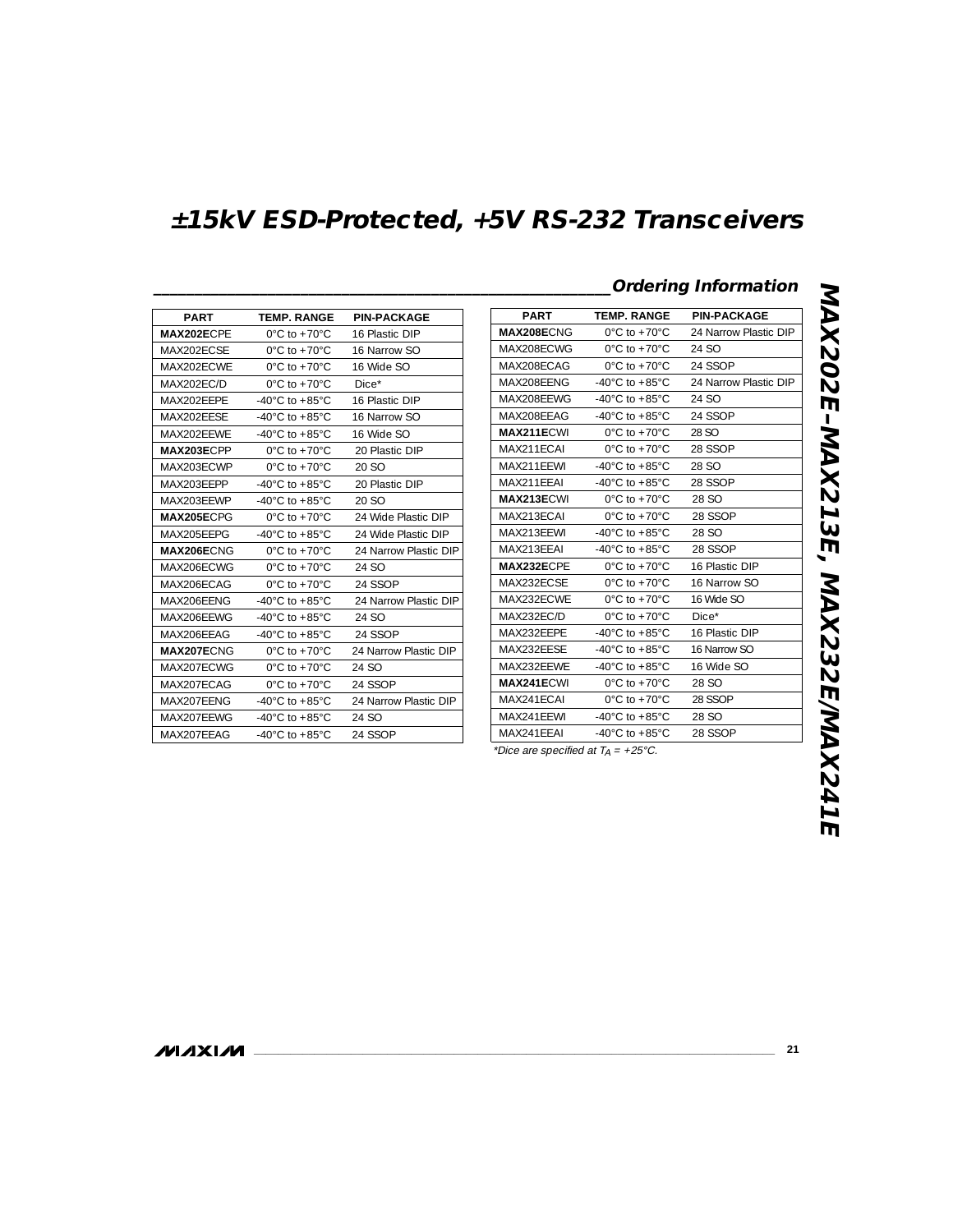

**22 \_\_\_\_\_\_\_\_\_\_\_\_\_\_\_\_\_\_\_\_\_\_\_\_\_\_\_\_\_\_\_\_\_\_\_\_\_\_\_\_\_\_\_\_\_\_\_\_\_\_\_\_\_\_\_\_\_\_\_\_\_\_\_\_\_\_\_\_\_\_\_\_\_\_\_\_\_\_\_\_\_\_\_\_\_\_**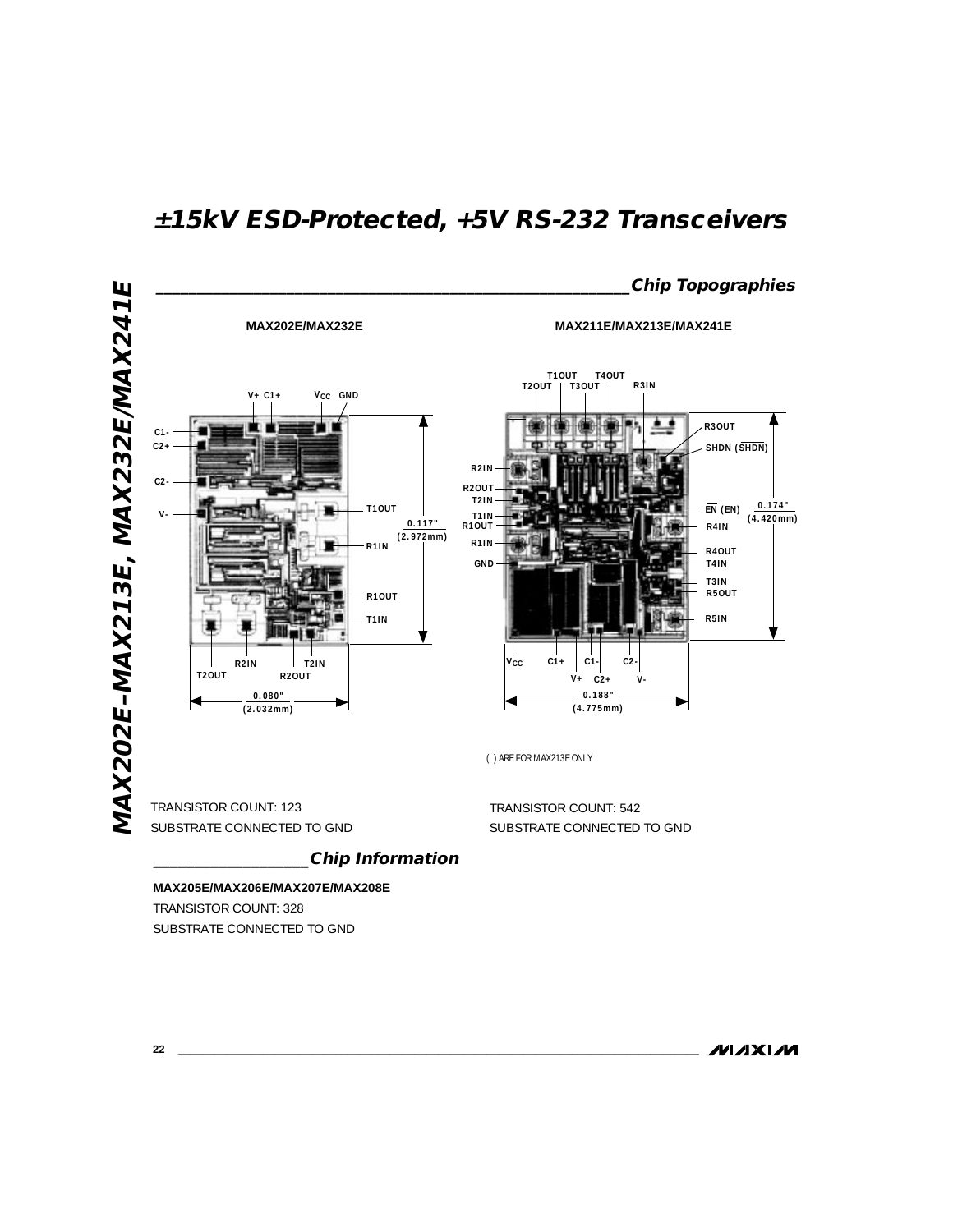

**MAXIM** 

MAX202E-MAX213E, MAX232E/MAX241E **MAX202E–MAX213E, MAX232E/MAX241E**

**\_\_\_\_\_\_\_\_\_\_\_\_\_\_\_\_\_\_\_\_\_\_\_\_\_\_\_\_\_\_\_\_\_\_\_\_\_\_\_\_\_\_\_\_\_\_\_\_\_\_\_\_\_\_\_\_\_\_\_\_\_\_\_\_\_\_\_\_\_\_\_\_\_\_\_\_\_\_\_\_\_\_\_\_\_\_ 23**